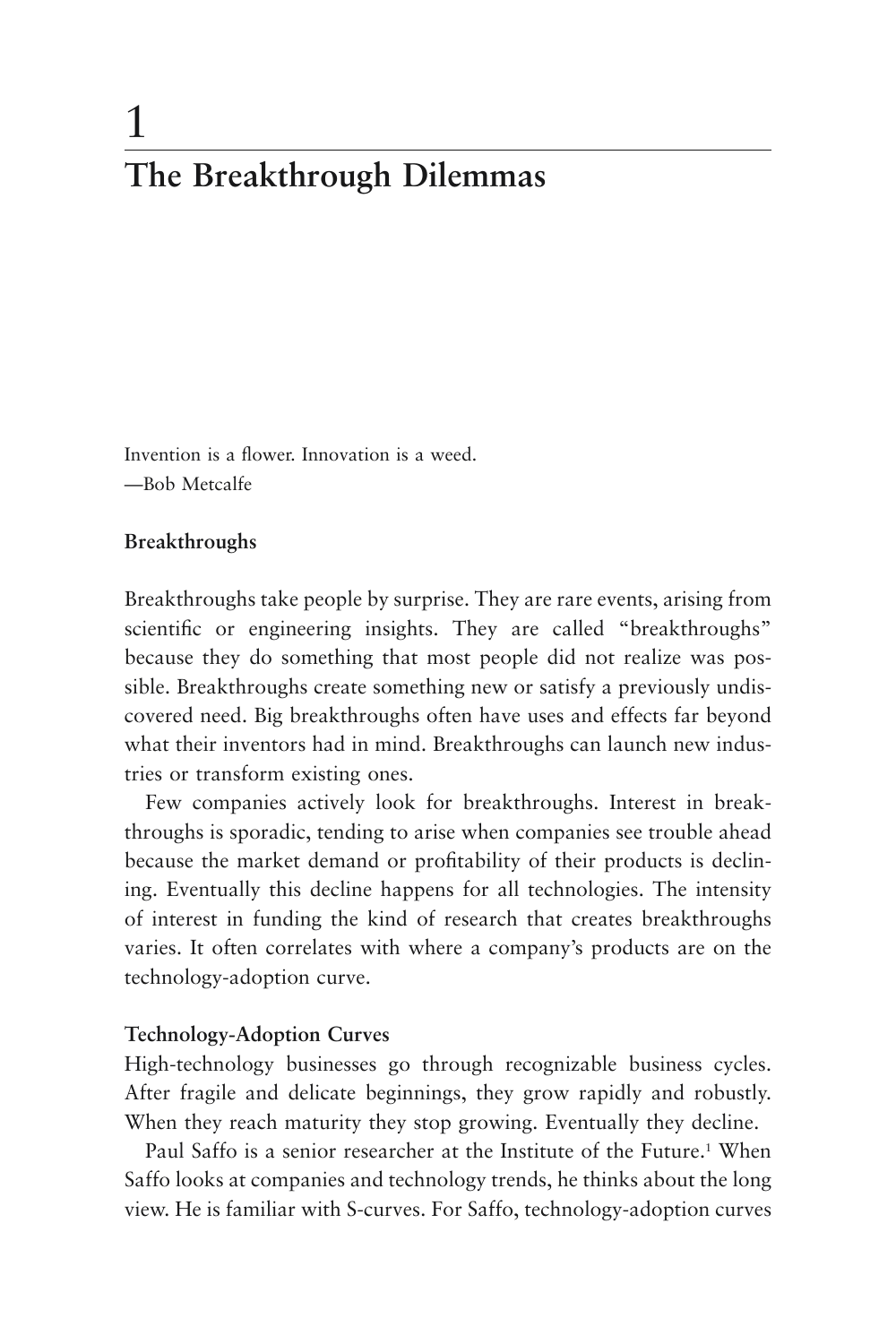

#### **Figure 1.1**

The adoption of technologies follows an S-shaped curve. The second curve represents the rise of a new technology that will replace the first technology in the market.

are part of the predictable landscape. They explain deep truths about how the innovation ecology works. Saffo:<sup>2</sup>

There is a pattern here where science makes progress and creates a new technology. The technology starts to grow up and impact people's lives. Eventually it plateaus and the main part becomes routine. Then cost-cutting measures drive manufacturing overseas.

You can plot this out in S-curves. The first phase is the solo inventor, like Doug Engelbart<sup>3</sup> working decades ahead of everyone else. When you start to get closer to the inflection point, you have teams working together, like Apple and its Macintosh team. As the S-curve matures and heads toward the top, the business becomes bigger and more bureaucratic. That's where "creative destruction"4 comes in because the more something becomes bureaucratized, the more room it leaves at the bottom for individuals and small teams of heretics to redefine the game in new ways. The cost of innovation goes up when a technology becomes bureaucratized.

The *technology-adoption S-curve*<sup>5</sup> (figure 1.1) begins with an invention. In the early part of the curve when the technology is new and immature, the market is small. It is limited to a few early adopters and small niche markets. As a technology matures and reaches the mainstream, businesses enter a phase of rapid growth. They focus on competition with other businesses, improve their products to meet evolving customer needs, and increase their market share. At the market peak, there is often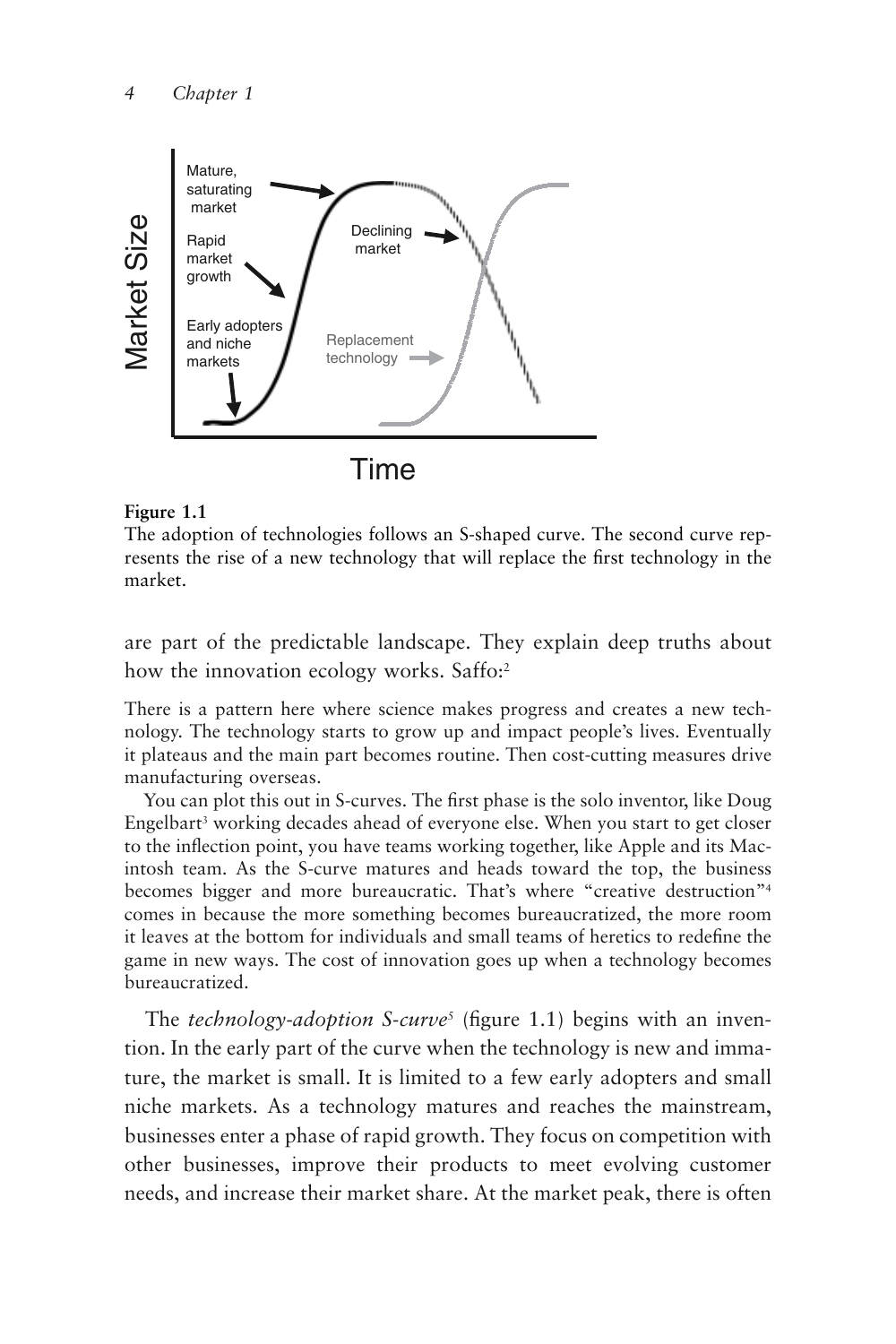consolidation for market share and economies of scale. When a market saturates, businesses look for other growth opportunities.

The videocassette recorder business and the videotape rental business illustrate the growth and decline of a technology. Video tape recorders were invented in the 1950s, but the first videocassette recorders intended for home use were developed by Sony in 1964.<sup>6</sup> In the early stages, there were legal challenges concerning copyright issues, and there was a standardization struggle between two formats (Beta and VHS). In the 1980s, the rental market grew and many rental stores were opened. Eventually the rental market consolidated; Blockbuster's share was about 40 percent. In the 1990s the VCR business began to decline as a result of competition from other technologies, including cable and satellite television. After DVDs came along, network-enabled DVD mailing services (e.g., Netflix7) appeared; by 2002 they had reached about 600,000 customers. This pattern of a slow beginning, a period of rapid growth, a market peaking and consolidating, and competition from new technologies is typical of high-technology industries.

Sometimes companies increase their markets by expanding into new geographic areas. When it is possible, they move manufacturing or other parts of the business overseas, chasing cheaper labor. Eventually, the original business is displaced by new businesses that then enter their own periods of rapid growth, eroding the market of the original technology.

Several factors drive S-curves. During the course of an S-curve, markets grow, companies become bloated, and technical knowledge spreads. Several predictable side effects arise and shape business decisions. Competition begins, markets saturate, manufacturing costs are driven down, margins evaporate, and so on. In his book *Only the Paranoid Survive*, Intel founder Andy Grove put it this way:

Business success contains the seeds of its own destruction. The more successful you are, the more people want a chunk of your business and then another chunk and then another until there is nothing left. . . . A strategic inflection point is a time in the life of a business when its fundamentals are about to change. That change can mean an opportunity to rise to new heights. But it may just as likely signal the beginning of the end.

Another factor—the same one that gives rise to technologies in the first place—is that new ideas arise. Old technologies get displaced by new ones. To thrive, businesses need a path to renewal. Paul Saffo continues: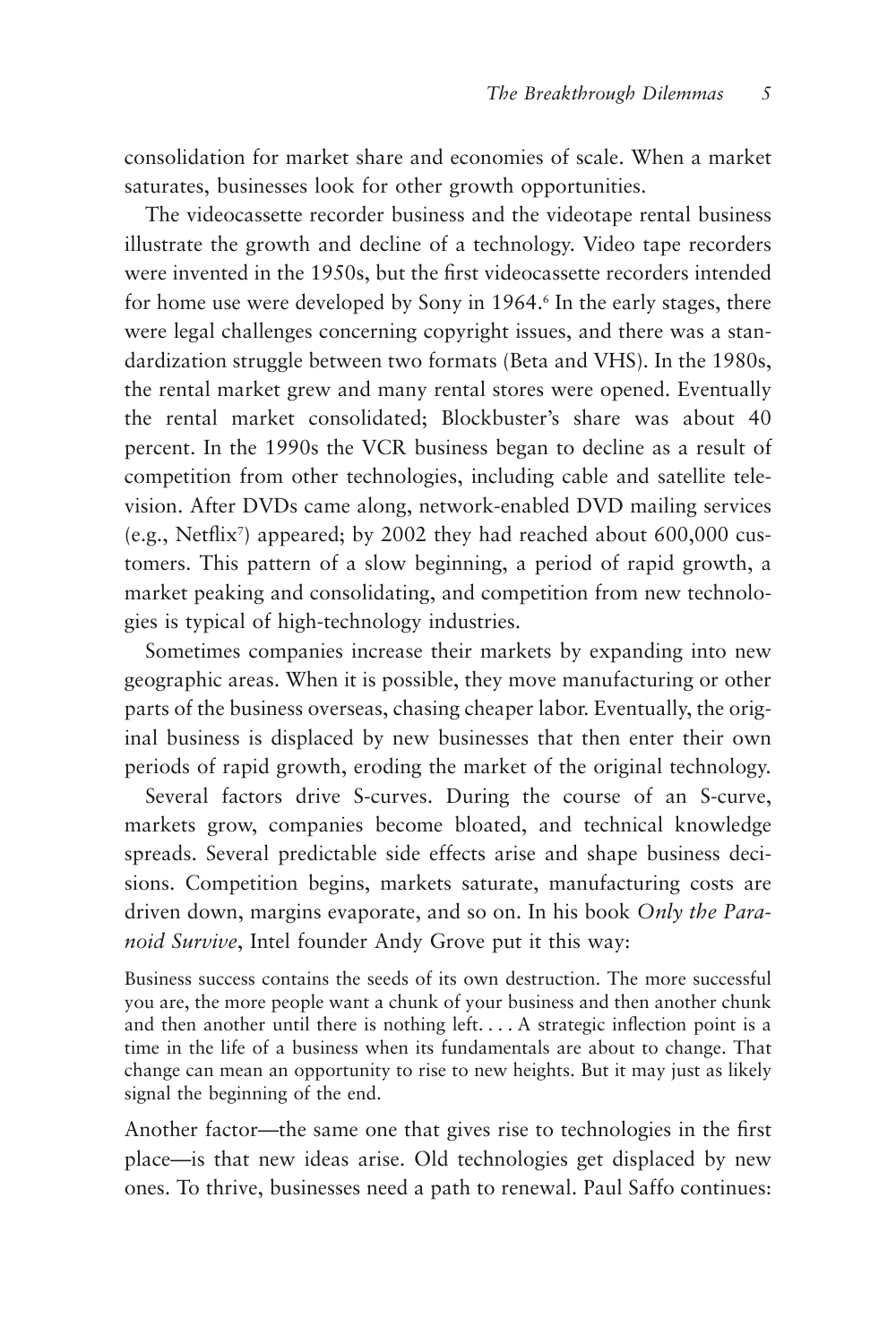What happens is that investors start to ask where a dollar invested yields the higher return. Do you invest at the top of an S-curve, trying to hold the old Scurve up at the top? Or do you begin investing in the bottom of the next S-curves to ride up with the new technologies? In that sense the bureaucratization of a maturing field sets the stage for the next wave of innovation.

In this long view of innovation cycles, technologies mature and leave more room at the bottom. *No company or country can expect to dominate a particular technology indefinitely*. Technologies either move away to other regions or are superseded by the next new thing. What creates a new opportunity at the bottom is the investment in the next round of inventions.

Technology-adoption curves reveal the business conditions that shape how a company perceives its need for innovation. Often companies don't see ahead to the erosion of their markets. Sometimes there is a substantial delay between when a downturn begins and when a company recognizes it and acts. To buffer across changing conditions, some companies diversify into multiple kinds of product. A product at its revenue peak can be a "cash cow" for products that are at other points in the cycle. Managed in this way, companies can average out the boombust cycle of individual technologies or products. This is the pattern for consumer electronics companies, which create new devices and media every few years.

Although S-curves help to explain what is happening when products and technologies grow and then decline, they are not themselves "the problem." They are a natural part of the cycle of renewal for technologies and innovation. They lead to surprises and crises only when companies are not paying attention.

# **Trouble at the Top**

Today, many products in the information and communications sectors are peaking at the same time. Computers, phones, video games, video projectors, digital cameras, and printers are all based on integrated circuits and packaging technologies. These products are affected in the same way by declining profits and outsourced manufacturing, because the underlying sciences and technologies—semiconductors, computation, modular manufacturing—are essentially the same.8 These technologies aren't going away, but their period of high profitability and rapid growth seems to be over.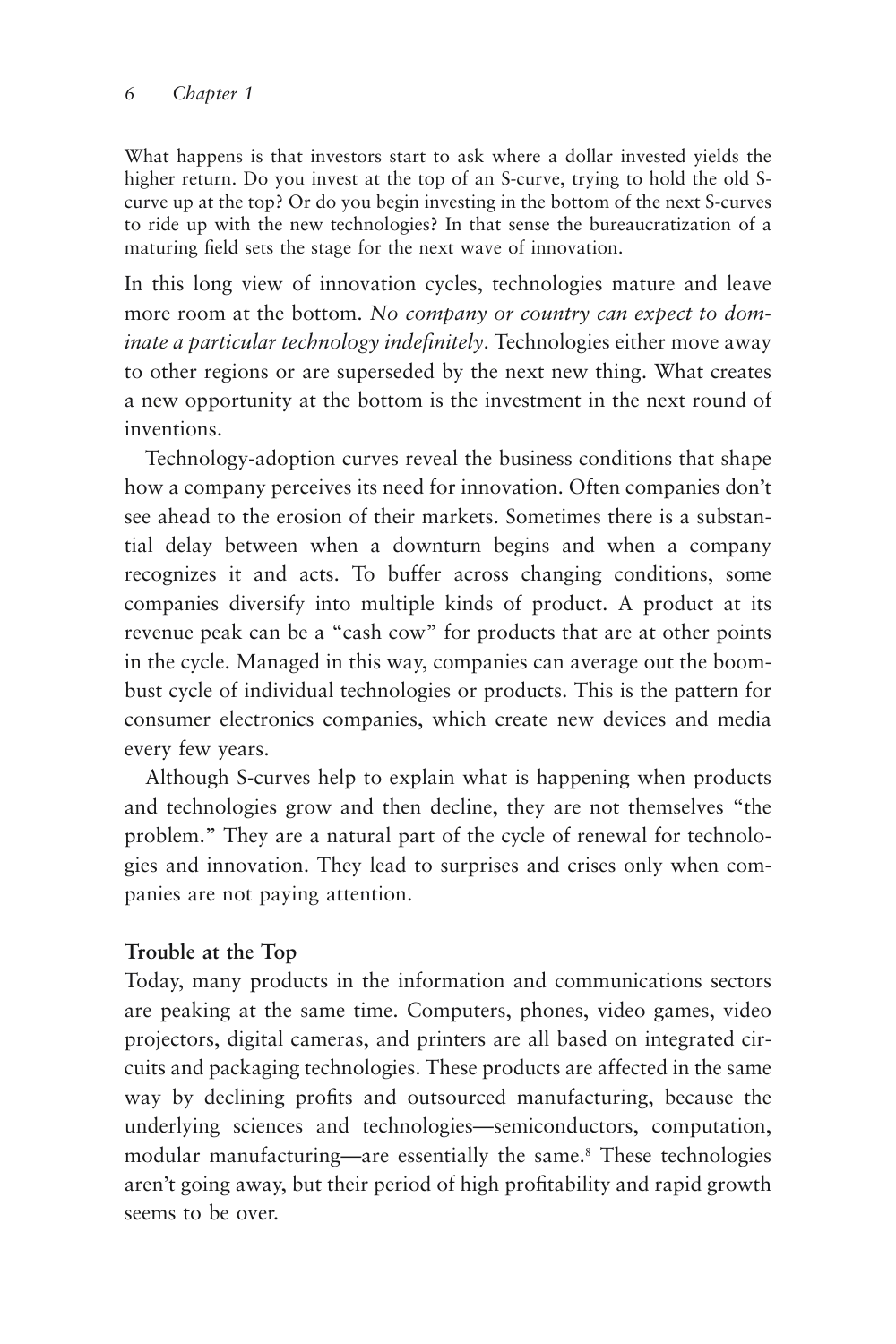Meanwhile, in other areas of manufacturing beyond semiconductors, increased outsourcing is making products from different companies more alike, since they are increasingly built from the same generic parts in shared factories. With simultaneous maturing, globalization, and displacement, a lot of change is happening at once.

# **The Innovation Ecology**

The future is invented not so much by a heroic loner or by a single company with a great product as by the capacity to combine science, imagination, and business. An *innovation ecology* includes education, research organizations, government funding agencies, technology companies, investors, and consumers. A society's capacity for innovation depends on its innovation ecology. (The information-technology sector provides a powerful example. Roughly following Moore's Law,<sup>9</sup> computers doubled in power, speed, and capacity every 18 months for more than 30 years.) Today, genomics and proteomics are poised for a big run of discoveries. Exactly what discoveries, inventions, and innovations will matter most in the next decades is not yet known, but it is likely that a lot of things will happen. Ambitious scientists and engineers are drawn to the chase. They want to be the ones who make the big discoveries or invent the next big thing. Succeeding in the chase, however, requires expensive equipment, first-rate colleagues, and sustained support. Historically, this combination of resources has been found mainly at corporate research institutions.

## **The Breakthrough Zone**

The scientific knowledge base for innovation is created by basic research, largely at universities, but new technologies are created mainly at corporate research centers. For example, after years of basic research in materials and electronics, the transistor was created at Bell Labs. Bell Labs also created many kinds of communication technologies. Laboratories at Corning Glassworks developed fiber optics after basic research on optics and glass had been done in the academic community for many decades. Laboratories at Texas Instruments and Fairchild Semiconductor invented the first integrated circuits, establishing a scalable technology for modern computers.10 IBM research created several generations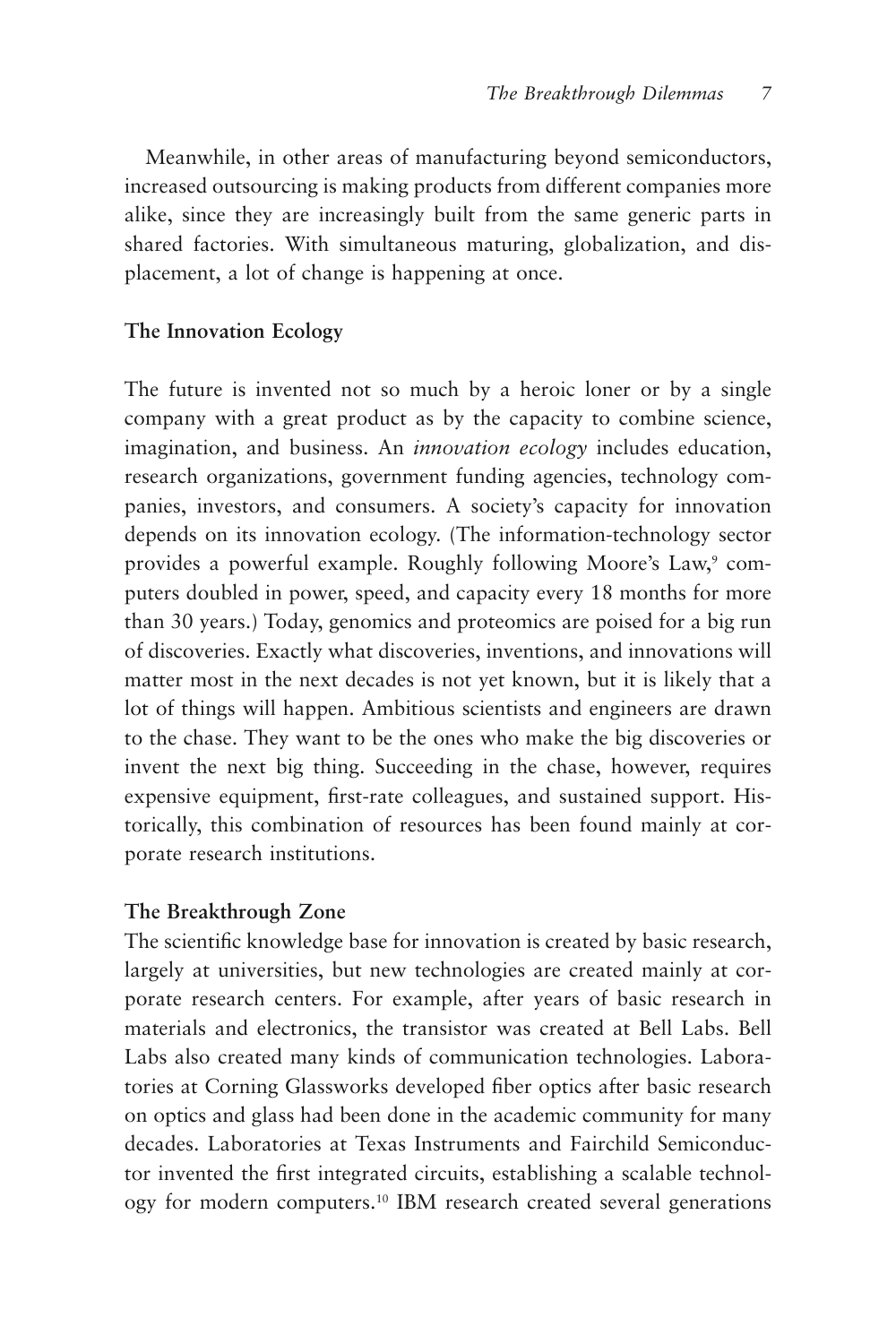

#### **Figure 1.2**

The breakthrough zone is the region between basic research and the development of a new and usable technology.

of magnetic storage technology and practical databases. Xerox PARC (Palo Alto Research Center) created the personal computer, the Ethernet, and the laser printer.

The path to new technology has been similar in the biotechnology sector. Restriction enzymes were discovered and methods for sequencing DNA were developed at universities in the United States and the United Kingdom.11 Subsequently, sequencing methods were refined in industrial labs, and automated DNA-sequencing machines were built. Polymerase chain reaction for amplifying or replicating DNA was discovered at Cetus.12 In the arena of drug discovery, basic research is followed by systematic searches for effective drugs. With improved technology, these searches are getting faster, but drugs and medical appliances still take years to develop and then several more years to test in clinical trials. Because of the many unknowns and hurdles in developing biotechnology,13 success usuallly requires genuine breakthroughs.

Basic research, which establishes a knowledge base, takes place largely at universities. However, universities can carry research only so far. Their educational agenda takes precedence, and they cannot focus sustained resources to develop a technology much beyond basic research. They rely heavily on graduate students to carry out the research. Just as the students really master their area, they graduate. Many of them go on to work in corporate research laboratories. These laboratories have historically been the main institutions with the skills and staying power to take a new technology to the point where it can be applied to create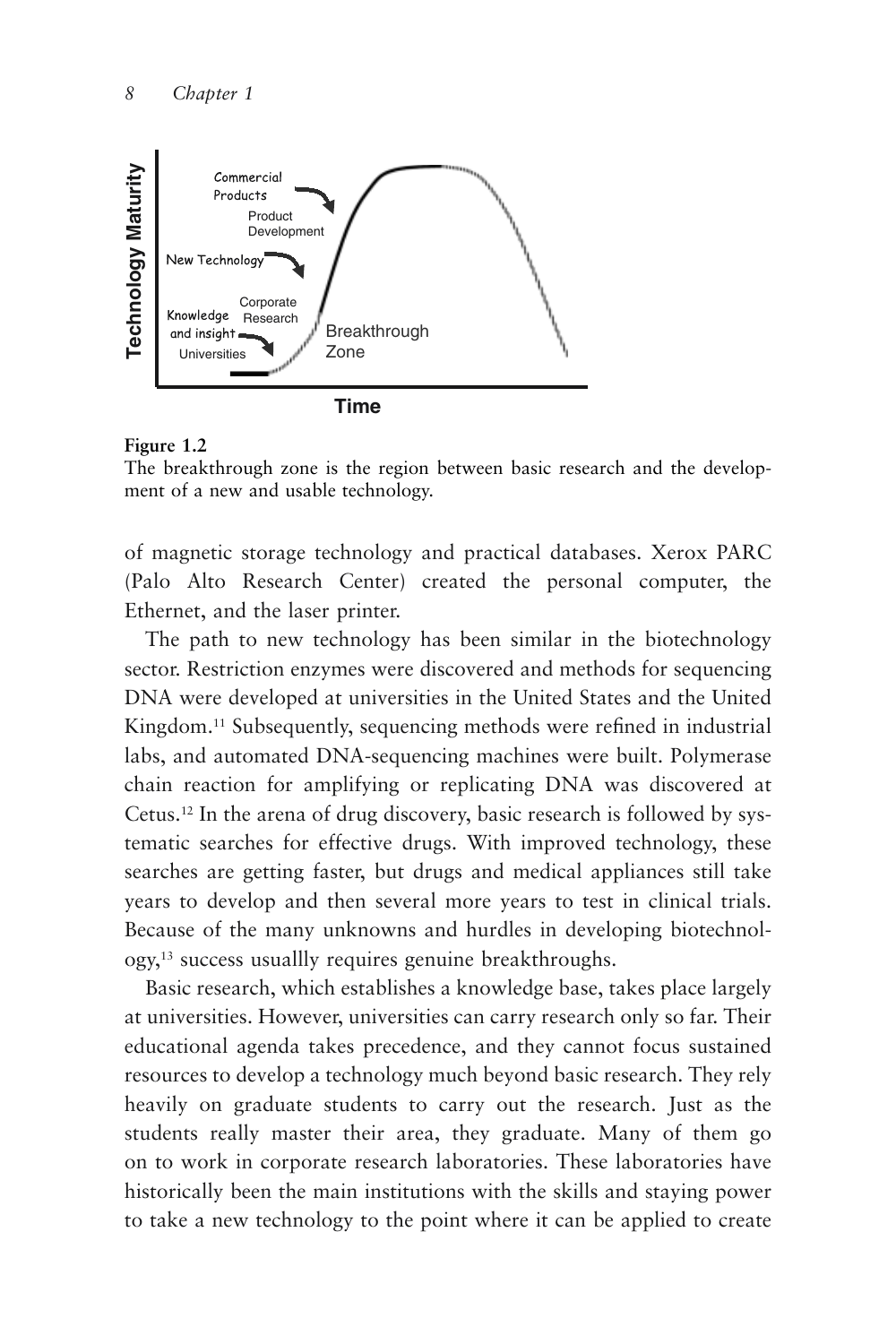products. These labs create teams of the brightest people from each generation to tackle hard problems. This is the center of the breakthrough zone.

# **A Phase Model for Innovation**

Studying 100 years of development in the chemical and aluminum industries, Margaret Graham and Bettye Pruitt<sup>14</sup> characterize innovation in an industry according to five detailed phases. The first is the *borrowing* phase, in which companies borrow the initial knowledge and practices from universities. In the *internalization* phase, companies hire scientists and engineers from the universities and invest in research, hoping to gain advantages in know-how and intellectual property for products they will develop later. In the third phase, characterized as *institutionalization*, an industry sets up its own central research laboratory. As an industry matures, its researchers no longer depend as much on external sources of knowledge; this is the *specialization* phase. In the fifth phase, the technology is mature and companies focus on improving their current products. This phase is called *routinization* because the results become predictable and incremental.

Sometimes, when the market for a technology saturates, a technology company will recognize a need for breakthroughs. To go to the next level, companies must enter a *renewal* phase, essentially repeating earlier parts of the cycle. They can either reinvigorate internal research or go outside to universities or other sources. If a company fails to renew its business, the most likely scenario is for it to retrench in outsourcing manufacturing and routine client-oriented innovation for the ride down from the peak.

Figure 1.3 overlays Graham and Pruitt's phases of R&D development on the technology-adoption S-curve. It shows how the center of gravity for innovation on a technology shifts over time. Innovation typically begins at universities with basic research that yields discoveries and insights. It then moves to corporate research labs, where a usable technology is created. Finally it moves to product-development organizations.

Basic research—the first stage of innovation—takes place over many years. Since much of it is done at universities, it depends for support on government agencies and on corporate sponsors. The next phases of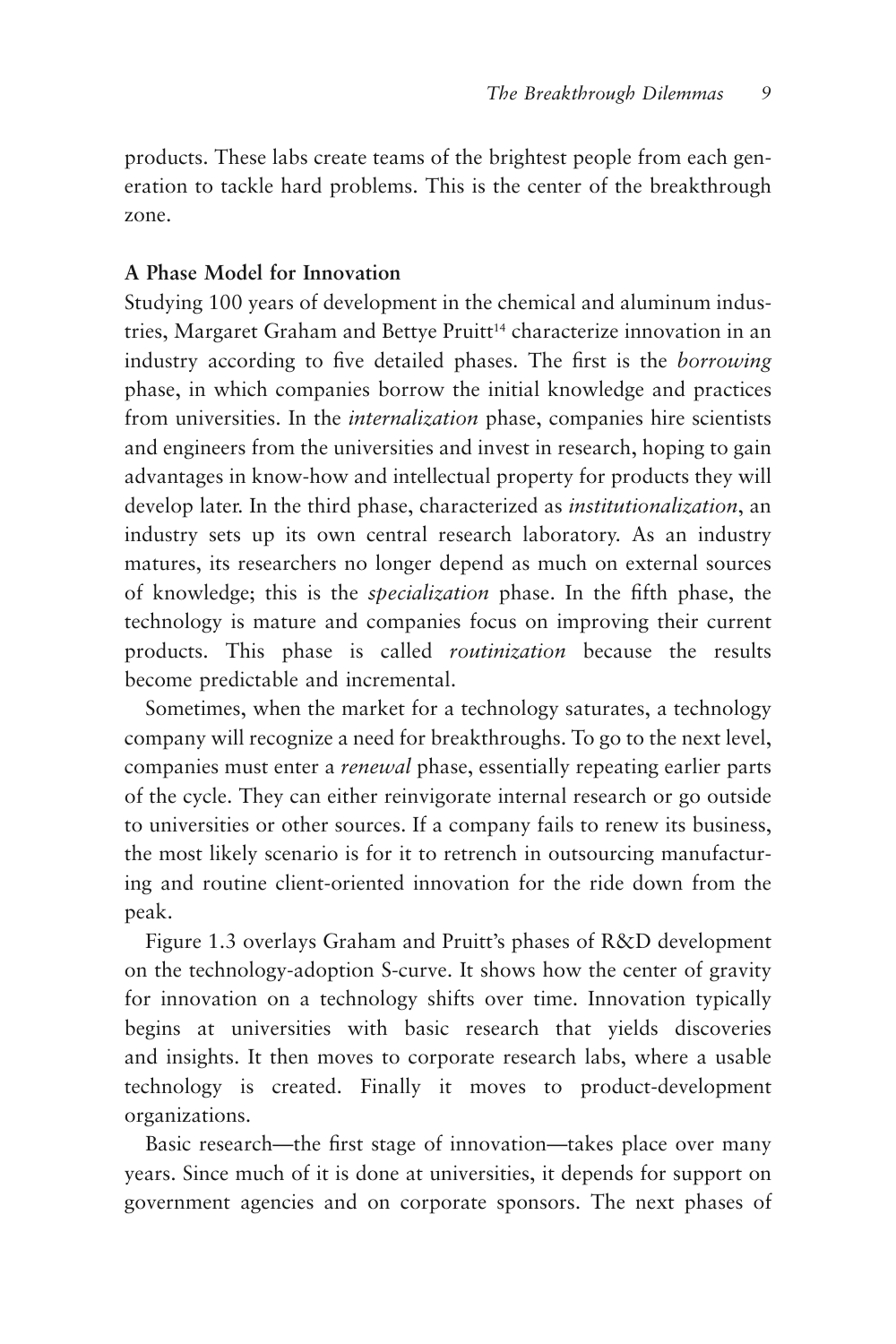

#### **Figure 1.3**

Phases in a company's R&D development overlaid on the technology-adoption S-curve.

innovation, which take place in industrial research laboratories and later in product-development organizations, depend largely on private investment by individual companies. This part of the innovation process is vulnerable to instabilities in funding as the fortunes of companies fluctuate and as investment priorities shift.

# **Losing Sight of Breakthrough Research**

Although investment in research and development (R&D) rose in the period 1980–2000, the focus has shifted toward development and toward the short term.15 Inattention to the long term has resulted in a decline in the kinds of investment that yielded many breakthroughs in the last century.

In the private sector, the demand for short-term profits and quarterly reporting of revenues diverted attention away from long-term perspectives and led to economic churning. In the 1980s, the churning took the form of corporate mergers and acquisitions. Rather than invest in the creation of new technologies, companies sought to acquire technologies and market share by buying other companies. The 1990s saw the rise and fall of the "new economy" and of startup companies. Again, more attention was paid to what could be had quickly than to breakthroughs and sustainable advantages. The focus shifted from long-term research to short-term research and incremental improvements. In the public sector, national laboratories such as Sandia, Lawrence Livermore, and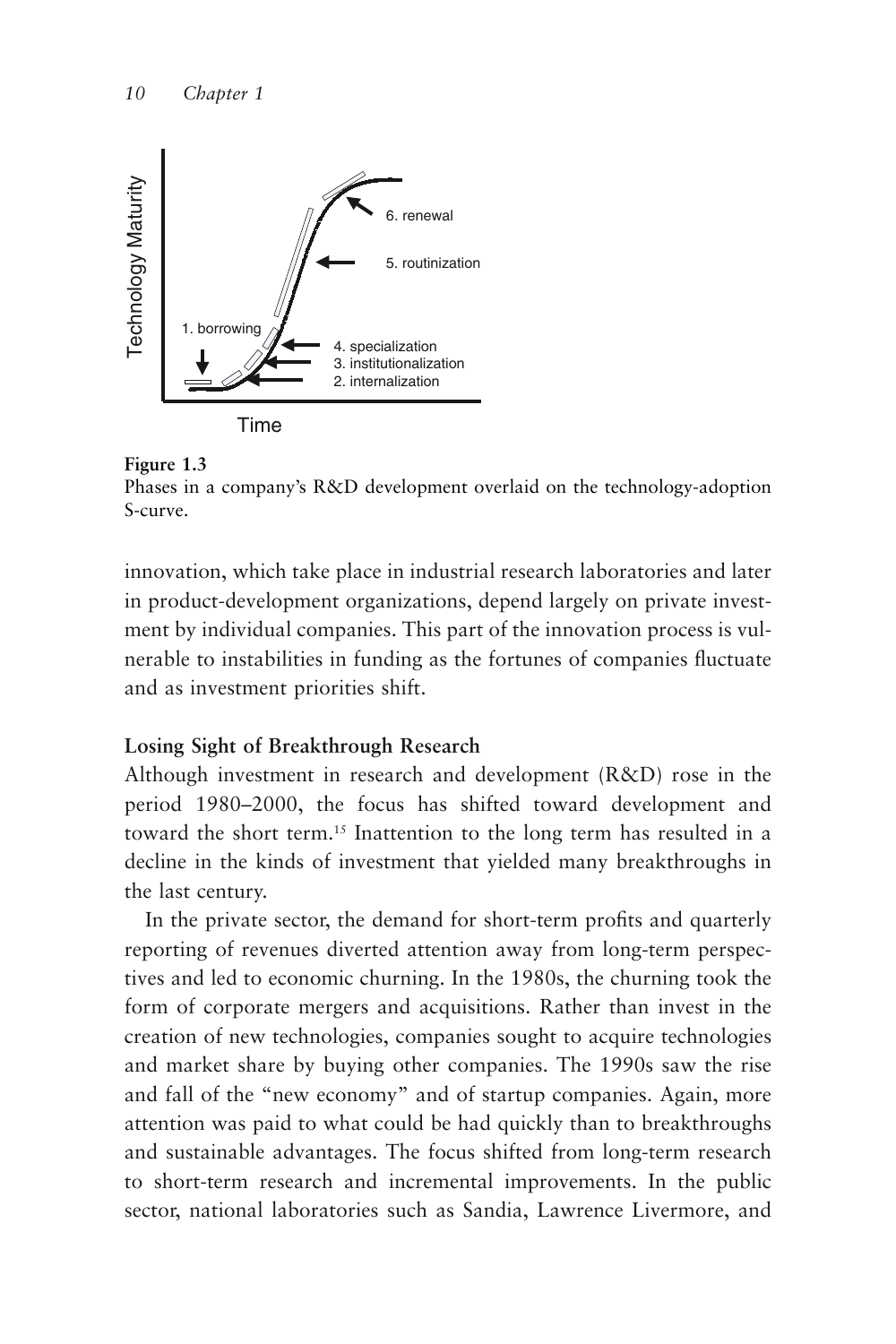Oak Ridge began shrinking and redefining their missions. In the private sector, research institutions shrank and some were broken up.<sup>16</sup> In addition, research was redirected across the information-technology sector. To some extent, these changes reflect a healthy shifting of resources away from older technologies and toward fields with greater opportunities for growth, such as the life sciences and biotechnology. Nonetheless, the overall ecology has shifted, and important factors that contributed to success are now weaker than before.

Can other elements of the innovation ecology pick up the slack for corporate research? One way to gain perspective on this question is from the vantage points of institutions at the two ends—the basic research end at universities and the product-application end at startups or development organizations.

John Hennessy has been involved both in business and in academia. He co-founded MIPS Computer Systems (now MIPS Technologies, Inc.). Before becoming president of Stanford, he was the university's provost, its dean of engineering, and a professor of electrical engineering. Hennessy believes that long-term research is fundamentally in the public interest, and that it is becoming difficult for corporations to sponsor such research17:

Universities need to do things in the innovation process that are beyond what industry can look at. That role is likely to become larger with either the collapse or redirecting of the large-scale industrial research labs. If you look around at labs like Xerox PARC, Bell Labs, and IBM, these are all places which had 10 or 20-year visions of where they were trying to go. But in the modern corporate environment you simply can't support that kind of work. Basic research is mainly for the public good. It has become too hard to support it in modern corporate America. Nobody wants to do the basic research that will ensure that the industry continues to innovate as opposed to giving them a technology advantage in their next five-year time frame.

One of the things that was absolutely admirable about what happened in industry was the ability to make a large-scale long-term commitment to pursuing a concept. You see this whether you look at Xerox PARC, Bell Labs, or IBM research and you look at innovations like the Alto [figure 1.4] or the transistor or magnetic disks. It is hard to get that kind of collective excitement and focus in a university. It is very difficult to get a commitment that will last for that many years and involve enough people to make that kind of collective breakthrough.

Universities are good at doing discontinuous research, but I don't know whether they can do it on that kind of scale. It depends on how we set ourselves up. We depend on governmental research grants, but those have gotten more focused and short-term over time and are less open ended than they were.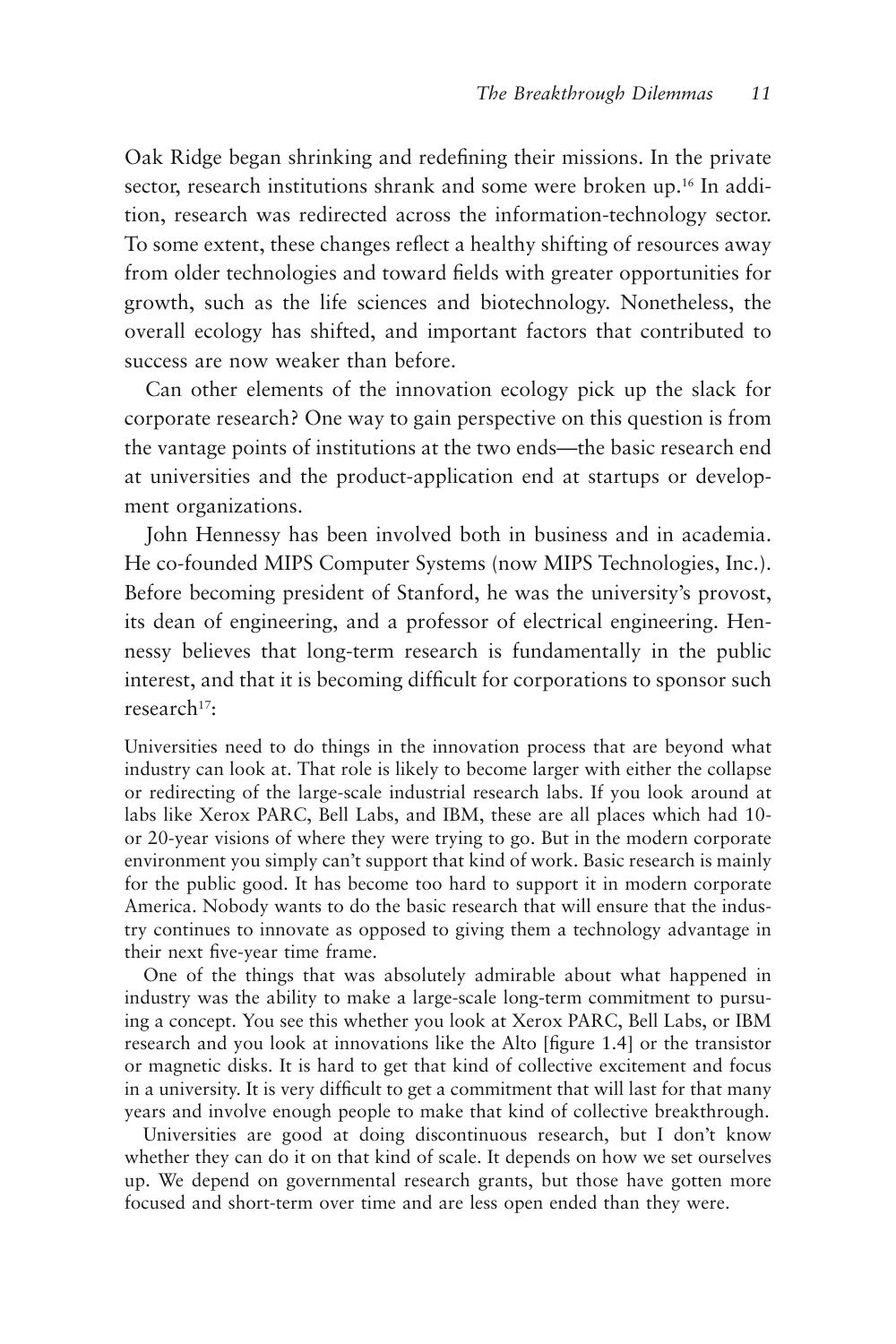

#### **Figure 1.4**

An Alto personal computer, developed at PARC in the 1970s. Courtesy of Palo Alto Research Center.

Many of the people in industry realize that it is necessary to have speculative long-term research. I think that they would rather pay part of the bill at the university and then share in the benefits than to pay the whole bill themselves and have everybody share in the benefits anyway.

Still, I worry about whether we can get the critical mass and scale in universities that is necessary to attack very-large-scale problems. That will be dependent on funding models that bring together creative and interested philanthropists, government, and industry.

Hennessy's analysis frames a significant challenge for the innovation ecology. Basic research is in the public interest and will continue at universities. Corporations are increasingly focused on product development and very-short-term research. The bridge between basic research and applications—the crucial work of the breakthrough zone—is disappearing. This leaves an innovation gap and raises concern about the health of the innovation ecology.

During the dotcom craze of the 1990s, it seemed that startups could do everything. Chuck Thacker is a prolific inventor perhaps best known for his role in creating the first personal computers. Looking out at the dotcom phenomenon from his position at the Digital Equipment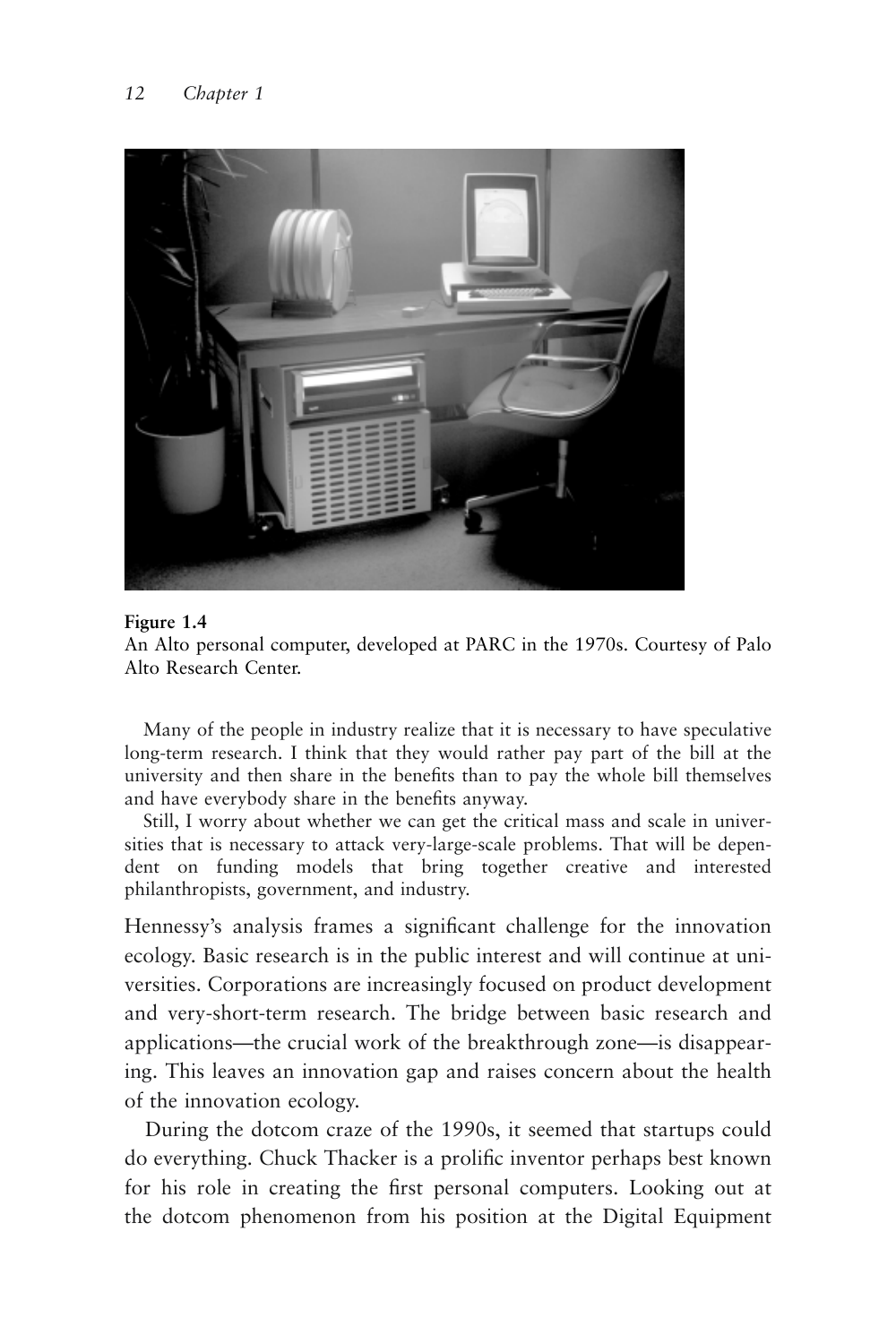Corporation's Systems Research Center, Thacker was worried. Smart people were leaving research laboratories and universities to start companies. Of course many of the companies failed quickly, but new ones were formed just as quickly and some people seemed to be doing very well.18 "At least until very recently," Thacker recalled, "if you had a good idea you would take it up to Sand Hill Road.19 I was actually worried until the huge technology collapse that industrial research labs were doomed because of the things that were being done by startups. That is less true now, certainly." Thacker's comments reflect the widespread confusion and uncertainty in the research community about startups during the 1990s. (Weren't the startups doing high technology and everything that the research community did? Did they have a better chance than research labs or universities of getting their ideas out?)

Corporate research labs enjoyed sustained funding that allowed them to pursue problems, whereas universities and startup companies simply couldn't afford to support research groups for long periods.

## **The Breakthrough Dilemmas**

A technological society depends on breakthroughs. The future always brings surprises. The challenges arise from such factors as growing populations, increasingly scarce resources, and a straining ecology. More sophisticated knowledge and technologies are our best hopes for coping with new challenges.

One might expect business, education, and government institutions to be well prepared to the breakthroughs that society will need. As it turns out, however, breakthroughs are quite rare, and creating them is a subtle affair. Businesses, educational institutions, and government funding agencies are all involved in breakthroughs, but most of their attention is necessarily devoted to routine business rather than breakthroughs. By optimizing their routine activities, these institutions can create barriers that get in the way of creating breakthroughs. We call these barriers *the breakthrough dilemmas*. 20

#### **The Breakthrough Dilemmas for Corporations**

Corporations face two breakthrough dilemmas. One arises when corporations stop funding breakthrough research. The other arises when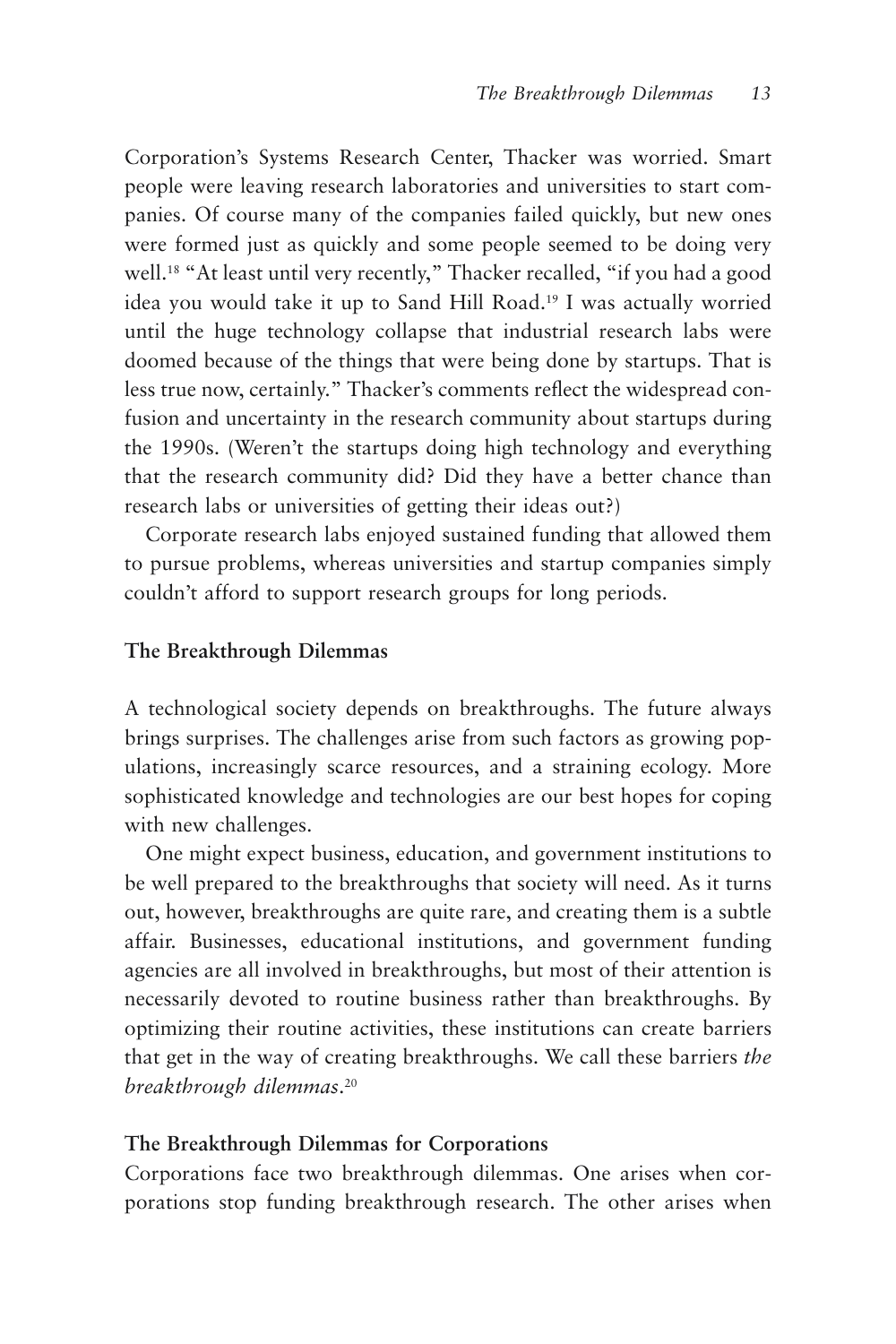they sustain research funding but fail to exploit the innovations. In both scenarios, the corporations lose.

**Getting Comfortable and Then Phasing Out Research** Success breeds not only a growing market but also a narrowing of focus and a complacency about sustaining research to foster breakthroughs. As a company succeeds with its products, it becomes vested in growing its product lines. Incremental improvements for satisfying current customers and increasing market share begin to matter most. Except for companies that have endured and learned from this cycle before, by the time companies have developed high-technology products they have usually entered a routinization phase. They focus on the short term and on improving existing products rather than on the long term and on creating new technologies. R&D organizations with enhanced capabilities for listening to today's customers usually have diminished capabilities for breakthrough research. Routine research and breakthrough research require different, almost opposite, cultures of innovation.<sup>21</sup>

Hennessy<sup>22</sup>:

Disruptive technologies cause problems for existing companies because they disturb their whole product line, their margin assumptions, and what they are doing. One of the reasons that startups have been successful is that established companies are reluctant to embrace that much change.<sup>23</sup> The analogy that I give is that they are reluctant to shoot themselves in the foot, although that is a lot better than what will happen to them later.

One of the indicators that a company is about to go into a long downward slide is when they start thinking about preserving their old customer base more than about attracting future customers. I have seen this happen in lots of computer companies. It is the beginning of the end because it means that they are basically trying to build a wall around what they have as opposed to getting more people into their camp. That is a failure in a company's ability to look far enough ahead to see that there is a new world forming out there and that they will have to play in it and figure it out.

What happens when a company hits the top of its S-curve is analogous to what happens in a military situation when there is a surprise attack. Things seemed to be going along fine, then suddenly the market becomes saturated or a competing product seems to come out of nowhere. Stanley Feder describes this situation as follows: "Customer orientation is [a] mindset, and one that can cause large companies to ride existing technological horses off the cliff's edge. Instead it is the smaller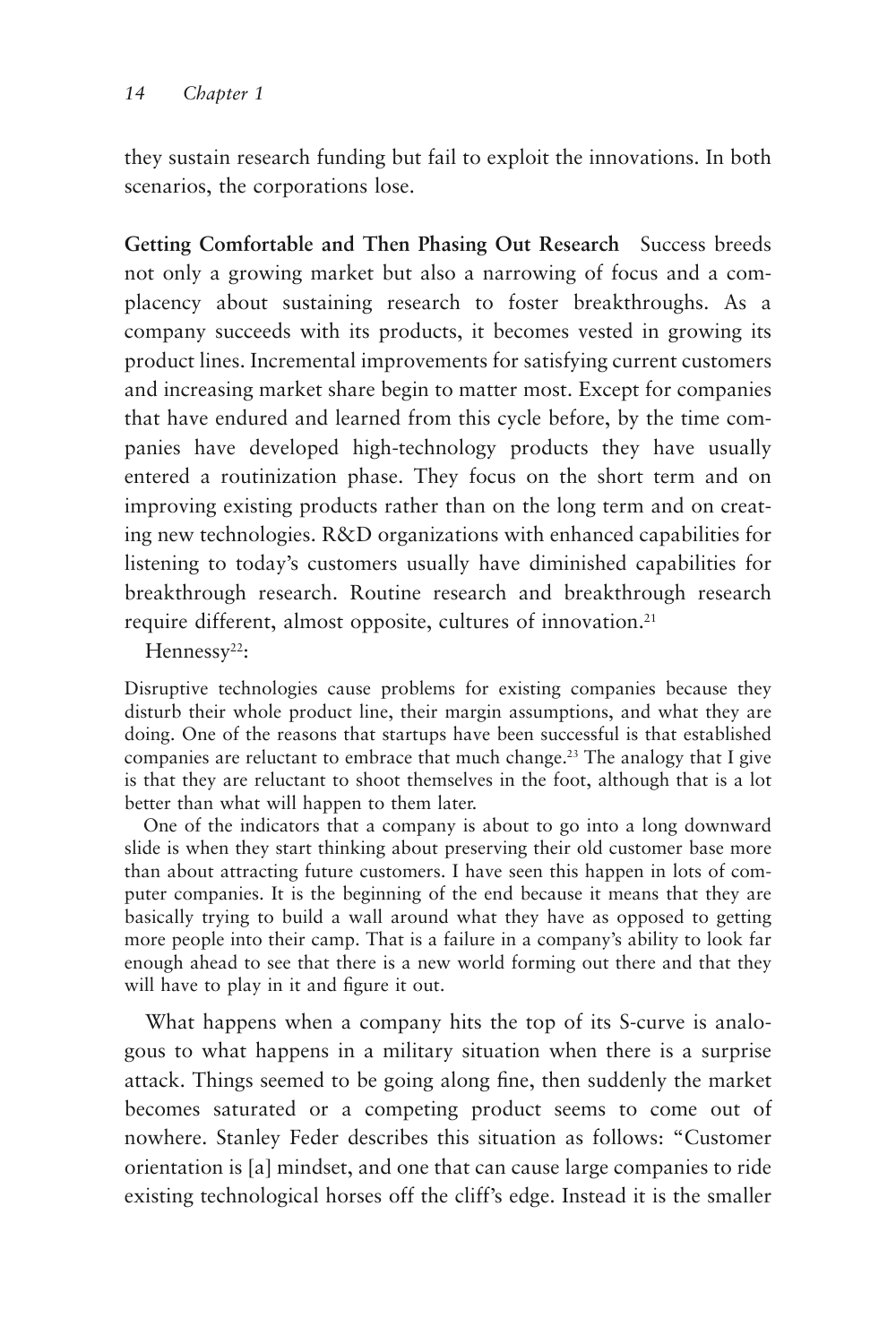rivals, free from the customer mindset, that often are better able to invest in next-generation innovations."24

Mindsets are easy to overlook. When a company gets good at making a particular kind of product for a particular kind of customer, some of its reactions become automatic. It develops special "lenses" for efficiently focusing on and seeing its customers. The fault lies in the dependence on the lenses. When the world changes, the company may not be paying attention in the right way. Research is one of the means by which a company can develop new options outside its current business.

**When Research Gets Away** The second dilemma is faced by companies that sustain investment in research. A universal axiom is that breakthroughs contain major surprises. Even a breakthrough that occurs in the company's business area may interfere with or displace existing products. And a breakthrough may have its greatest applications in unexpected areas outside the company's main business. When that happens, the company has to manage an internal struggle over resource allocation25—a struggle between growing the main business and starting something new. There are many vested interests in the existing products, few vested interests in a breakthrough.

One of the most vocal critics of sustained research funding was Gordon Moore, long-time CEO of Intel. Moore strongly advocated that companies not invest in research. He believed that basic research did not directly benefit a company, and that most of the new ideas developed by research would not be usable by the company.26

To reap the benefits of an ill-fitting innovation, a company must either license the technology to another company or spin off a new company (perhaps with partners). Since these strategies are outside of its core business, a company has less experience and assumes greater risks. Typical hazards for the company that made the research investment include executing the new business poorly and having the individuals who made the breakthrough leave to start their own business or join another company. The companies that sponsor breakthrough research don't necessarily profit from it.

The two dilemmas detailed here make sustained funding of research for breakthroughs a high-stakes bet with big risks and big potential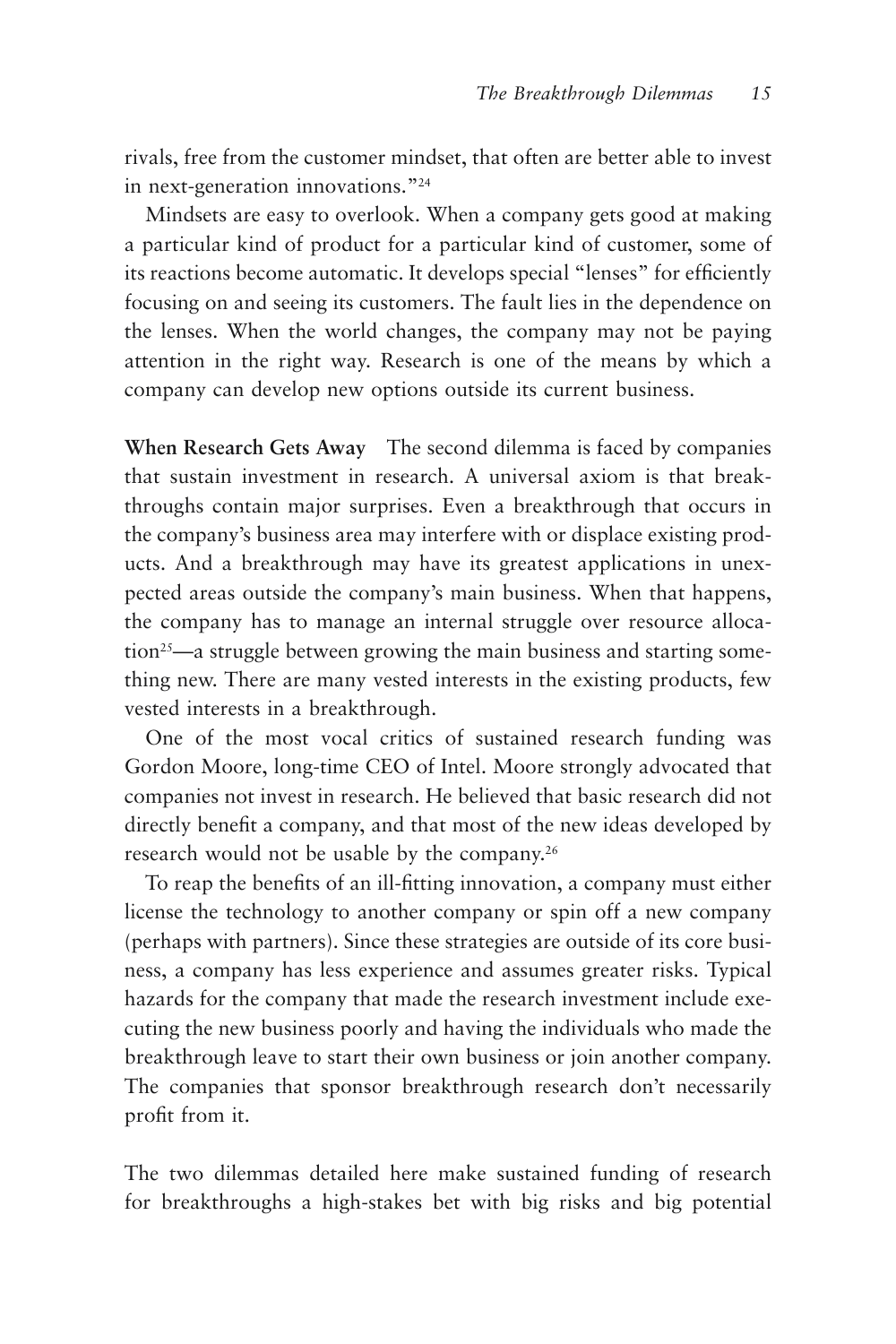benefits. From the perspective of the larger society, funding breakthrough research is a good investment because *somebody* (and often many people) will benefit when products are developed.27 However, from the perspective of an individual company with a narrow market and a specific product line, funding breakthrough research can be more akin to gambling. Even if the new technology pays off big, in the absence of effective strategies the benefits may go to other companies.

At the core of both dilemmas is the challenge of managing the costs and benefits of innovation and breakthrough research. On one path, a company may wind down research once it has launched a successful product; that then leaves the company with no capacity for generating more breakthroughs, which will be needed in the future. On another path, companies that sustain investment may not benefit from surprising breakthroughs.

Dealing with these dilemmas is the central challenge for the innovation ecology.

# **The Breakthrough Dilemmas for Universities**

Bringing an insight to a point where it could be useful usually takes many years. Creating a technology from research done by students is problematic because students are short-timers. By the time they develop their skills, they are ready to graduate. Even when a university comes up with a usable technology, it has to find an effective way to transfer it to a product organization. (Universities do not have product organizations; their mission is education.)

Another dilemma for universities is that the knowledge needed to create breakthroughs—especially for radical innovations—often does not fit neatly within the boundaries of a single academic discipline. For example, advances in semiconductors have required intense collaboration not only in fabrication and material science but also in system design, optics, and imaging. Breakthroughs in biotechnology and medicine increasingly require not only multiple areas of biology but also engineering and computer science.

Universities are mainly organized around departments representing specific fields. New professors seeking tenure in a particular department take a big risk if following a problem to its root takes them too far from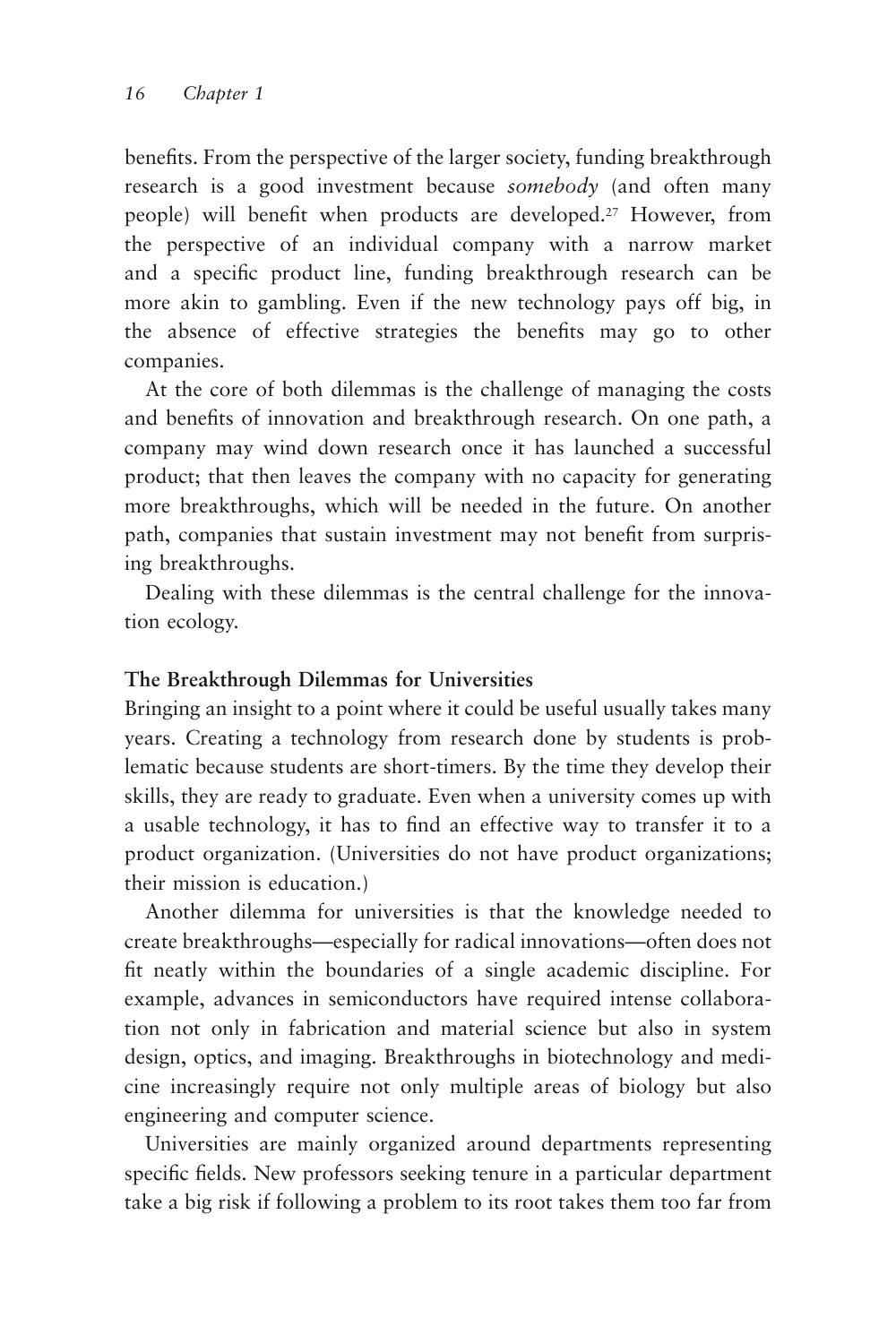the interests of their home departments. This tends to limit crossdisciplinary research to professors who already have tenure.

For students pursuing doctoral degrees, the multi-disciplinary quality of breakthrough research creates special barriers. Institutional structures at universities are optimized for students pursuing a degree in a single field. Different fields have different methods, different knowledge, and different evaluation criteria. When a doctoral research project crosses or combines fields, the arrangements of thesis committees and funding support fall outside the standard modes and require more negotiations.<sup>28</sup> If the research is carried out by several students in a multi-disciplinary team, there is the added complexity of coordination and credit assignment. Finally, graduates whose work crosses and combines fields may find that this creates obstacles. Field-centric recruiting committees find that the work is outside their expertise or that the qualifications of the cross-disciplinary candidates fall outside the consensus-determined needs for the department.

The organization of universities into departments fits the historical pattern according to which most academic research is basic research. For this reason, most of the training at universities takes place within departments.

## **The Breakthrough Dilemmas for Federal Granting Agencies**

In the United States, federal agencies also have breakthrough dilemmas in funding and managing research programs. These programs generally receive more proposals than they can fund and need to select projects by fair evaluation criteria.

The evaluation criteria for basic research and those for applied research are quite different. Basic research programs are supposed to create new knowledge. Following academic practices, these are usually organized by discipline, and proposals for research are usually judged by people within a discipline. Because breakthrough research is often multidisciplinary, it tends not to fit well into basic research funding programs.

Applied research programs are intended to solve known and important problems. Because of the sense of urgency, applied research projects are judged by whether they can make rapid and effective progress. This drives applied research in the direction of low-risk and incremental approaches. There is little room for experimentation or for theoretical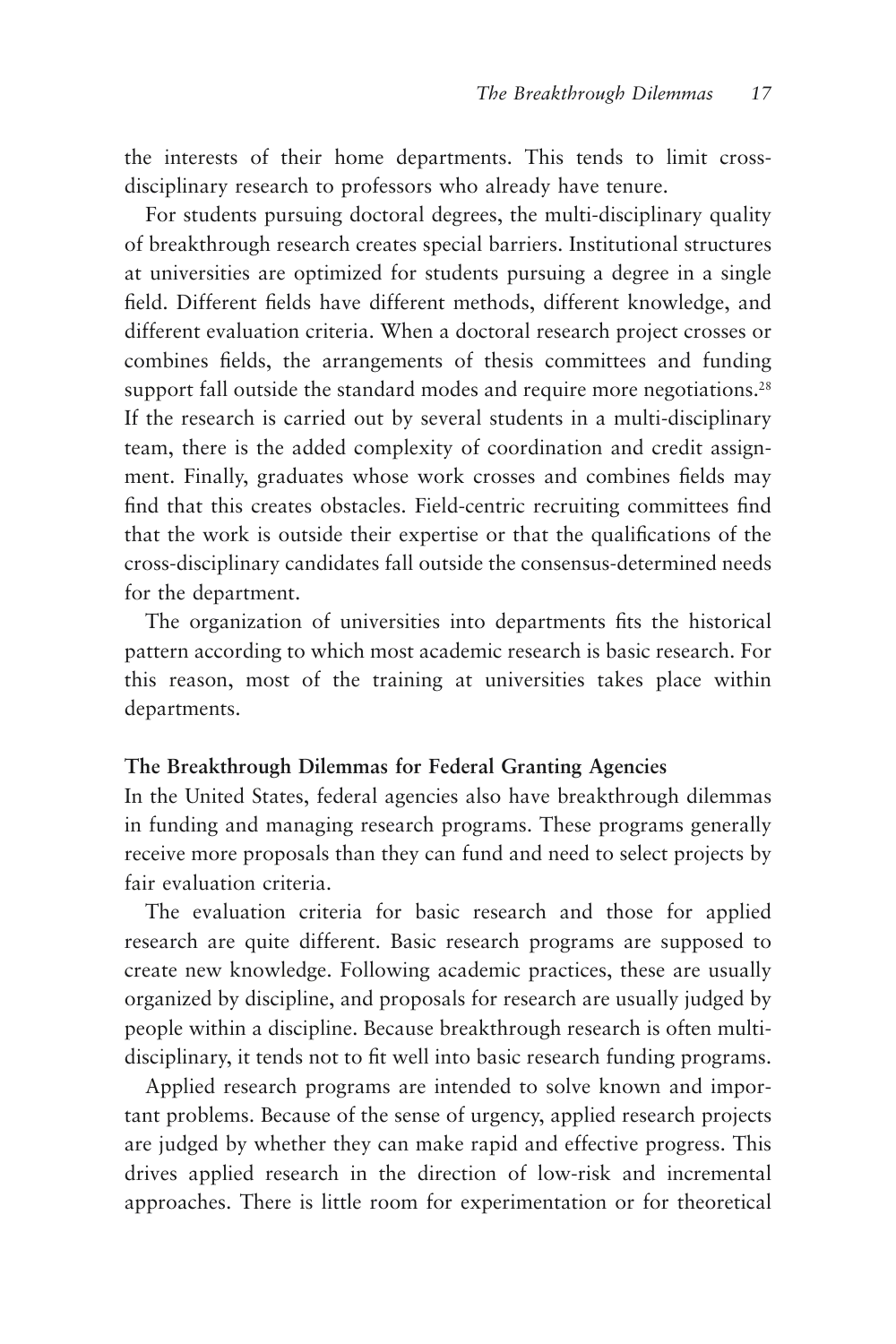work in applied research. Because breakthrough research typically requires the creation of new knowledge by novel approaches, it often runs counter to institutional expectations for applied research. The challenge for federal granting agencies is to find ways to fund research that is likely to lead to breakthroughs.

# **A Brief History of Corporate Research**

It is said that one of the important inventions of the 20th century was the corporate research lab.29 Corporate labs powered the explosive innovation that characterized the century. With globalization and other social changes, corporate research labs are now evolving with the rest of the innovation ecology.

The first era of industrial research organizations in the United States (1880–1906) coincided with the rise of big business. At the beginning of the 20th century, a few large companies, including General Electric, American Telephone and Telegraph, Dupont, and Standard Oil, opened laboratories to create technical and business advantages. The GE lab, founded by Charles Steinmetz, was the most famous. It became known as "The House of Magic." Its staff grew from eight in 1901 to 102 by 1906. About a third of the staff members had scientific training. After accounting, research was the first centralized function in business. The GE lab's main role was to keep the company informed about new discoveries in science and technology. By the early 1900s there had been much progress in basic science. Before the creation of corporate research institutions, most scientific research was done at universities. Little attention was given to commercial applications. The first corporate research labs were created to fill the gap between scientific insights and the creation of technologies for industry.

The second era of industrial research (1906–1926) was affected by World War I and by the rise of international competition. During the war, industrial research was stimulated by an infusion of government funding and a moratorium on patent controls. During this period, there was also much growth in federal funding to state universities. The universities focused on the application of science and engineering. Many of the companies, especially in the chemical and metallurgy industries, gained commercial advantages from the development of plastics,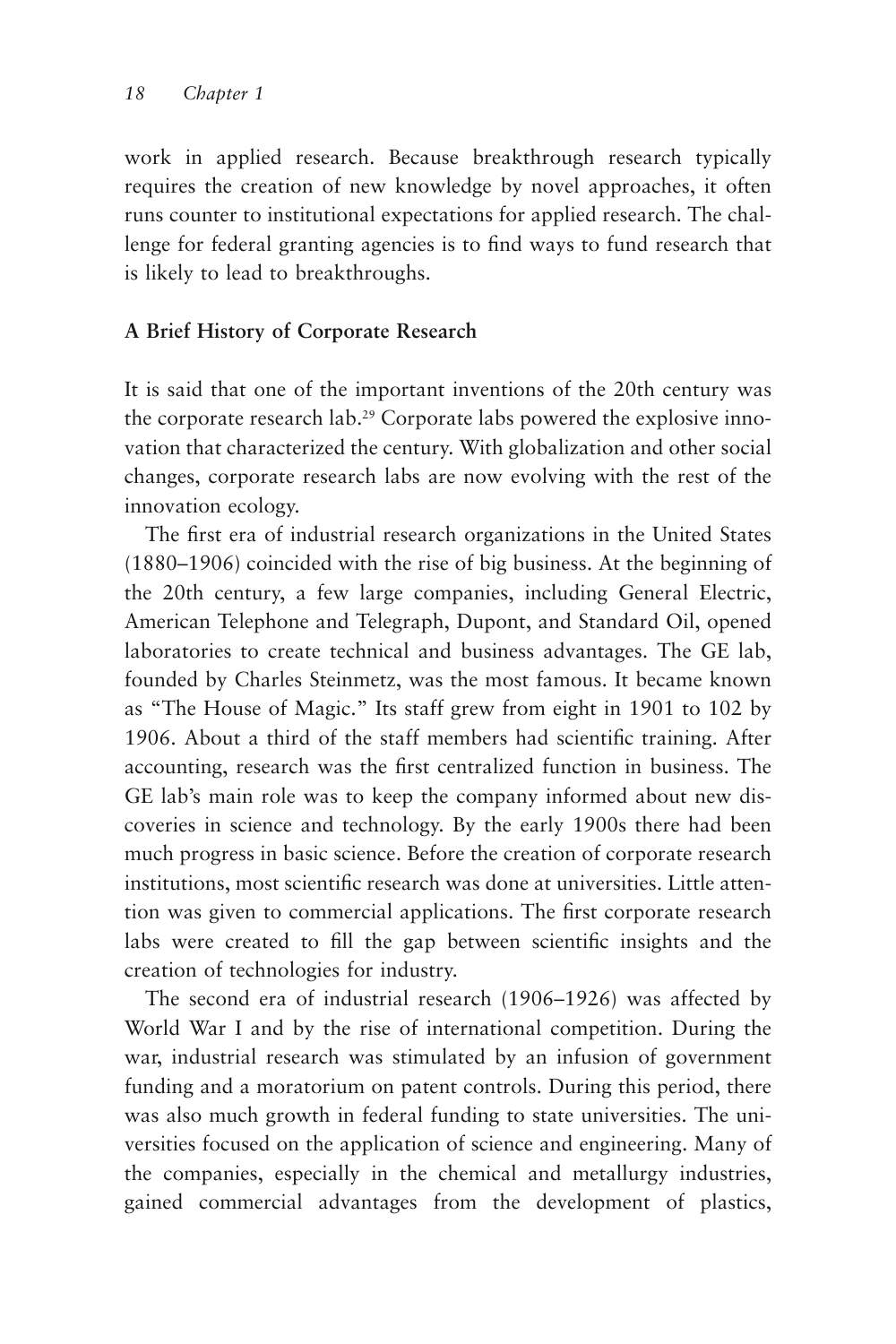synthetics, and advanced metals during the war. During this period there was a national emphasis on quality and productivity. The National Bureau of Standards,<sup>30</sup> founded in 1901, coordinated research being done in companies with that being done in research institutions and that being done at universities. Companies built up excess production capacity during the war, and one role for the laboratories was to create new categories of products that could use this capacity. Many foreign-trained researchers were "imported" to staff industrial labs.

The third era of industrial research (1926–1950) was affected by the Great Depression and then by World War II. The improvements in productivity for industrial processes that had helped in World War I led to market saturation and loss of jobs during the Depression. There was a widespread perception that humanistic studies were needed to find ways to catch up with the advances in scientific discovery. The purpose of research shifted toward creating new businesses. The competitive business environment became more complicated. The new technologies created by research dominated the market, and competition was limited by the enforcement of patents. Antitrust legislation was introduced to counter the economic effects of the concentration of patents, sometimes by one company in an industry. Federal funding for research grew from \$48 million in 1940 to \$500 million in 1945. The scientific benefits of World War II were felt mainly in the industries that produced aircraft, electrical goods, and instruments. The role of science in ending the war was very clear in the public mind. There was broad public interest in funding science. The National Science Foundation, a major institution for government funding of research during peacetime, was founded in 1950.

In the fourth era of industrial research (1950–1975), the role technology had played in World War II increased the prestige and value of science in the public eye. Defense-related agencies such as the Office of Naval Research, the Atomic Energy Commission, the Defense Advanced Research Projects Agency, and the National Aeronautics and Space Administration allocated growing amounts of money to research. Companies set up new research facilities to broaden the scope of their activities, and secretive national laboratories were founded to focus on defense technologies. There was a national emphasis on research selfsufficiency and manufacturing optimization. Basic research, perceived as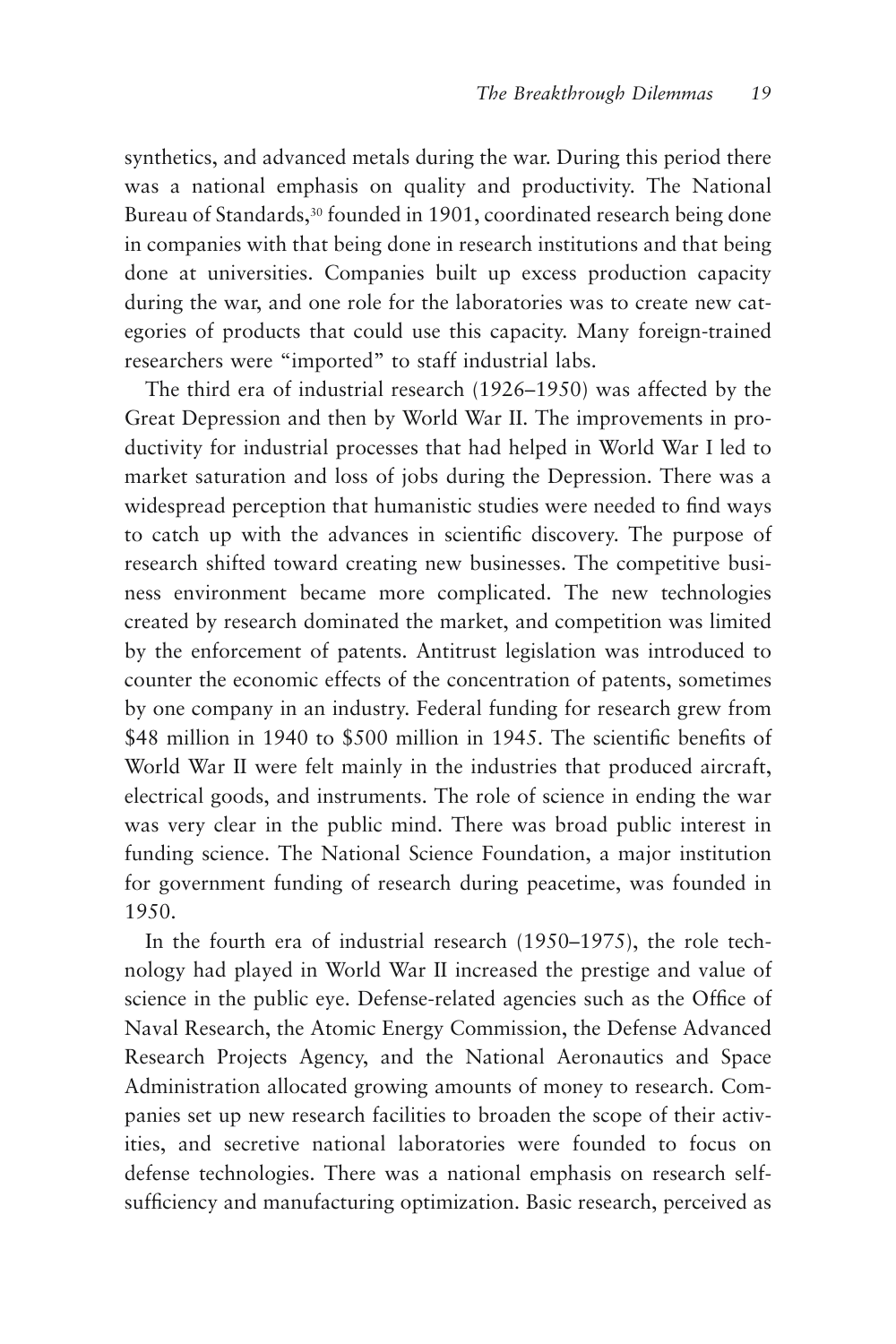a driver of economic growth, attained a high status. The "brain drain" of scientists from Europe continued.

In the 1960s, there was a fresh infusion of government funding into research after the Soviet Union launched the first man-made satellite. During this period, several major scientific discoveries were made in corporate research laboratories. For example, Arno Penzias and others at Bell Labs discovered dark matter, and superconductivity was discovered at IBM. Corporate R&D attracted the brightest people and provided advanced equipment to those working on cutting-edge problems. New business competitors faced substantial barriers to entry, and companies with dominant market shares worked to stage the introduction of new technology in ways that would create obstacles for their competitors.

The fifth era of industrial research (1975–1990) was an era of rising international competition. Increasingly, companies began moving manufacturing overseas. Corporate research became decentralized and refocused on applied research and getting products to market faster. In this context, basic research organizations were increasingly seen as remote and irrelevant to corporations. Research managers had more difficulty getting innovations based on decades of basic research to market. Companies focused on growing their financial returns in existing markets, and industrial research activity declined in the early 1990s.<sup>31</sup>

The sixth era was shaped by the continued growth of international business competition and by the Internet bubble. Large companies adopted a more global perspective, and in the 1990s this led to increasing consolidation through mergers and acquisitions. This coincided with the establishment by international companies of multiple internationally located research institutions. With the increase in international competition, the know-how for commercial applications became more diffuse as more companies around the world began to open research laboratories. In addition, small companies increasingly entered the innovation ecology. Although they lacked the capacity to fund long-term basic research, they had the advantage of being able to evolve their business models rapidly. Cisco out-innovated Lucent not by doing its own research but by partnering with startup companies and acquiring technology from them.

In the heated economy of the 1990s, many companies emphasized quick results over innovation. Corporate management grew and became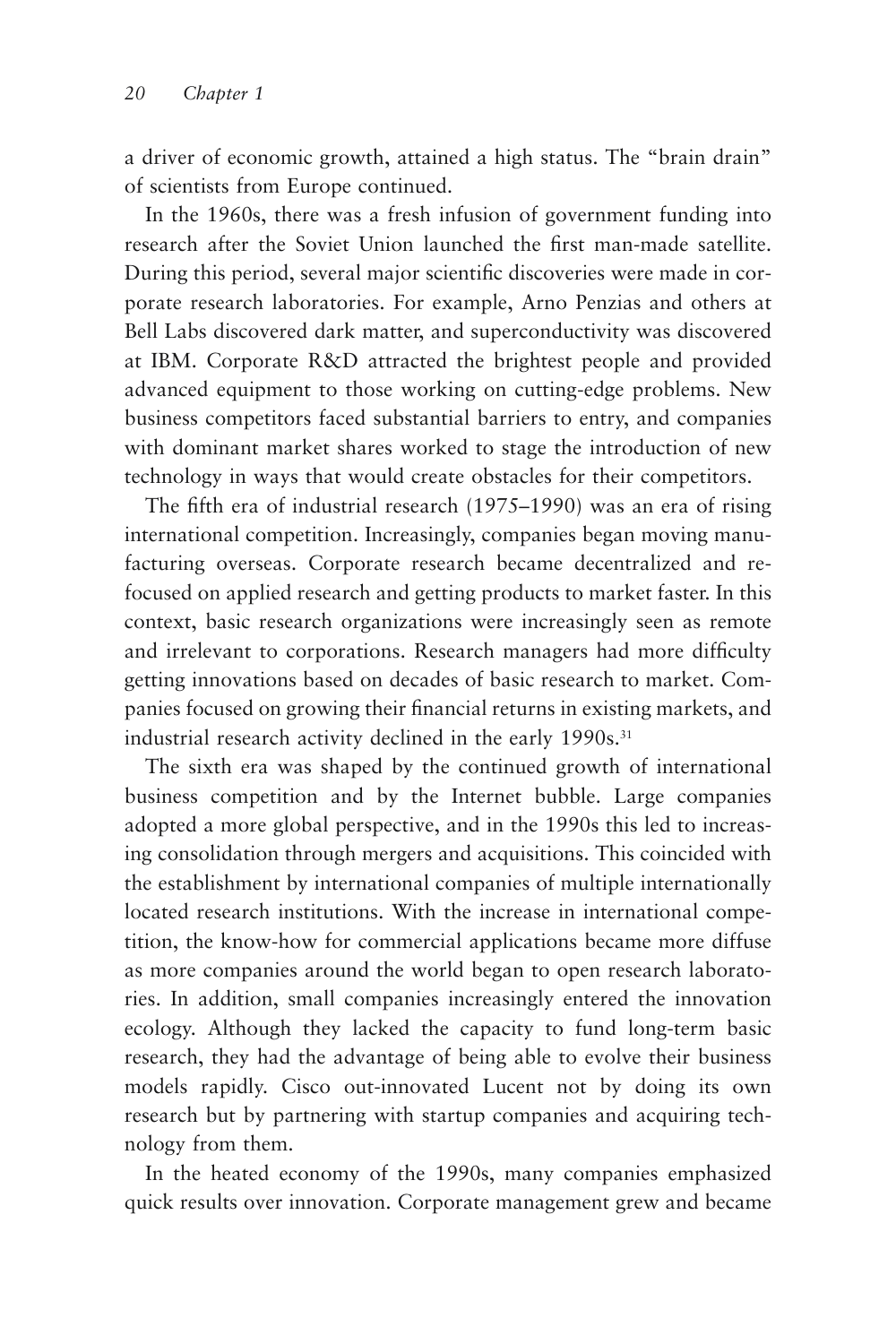increasingly cumbersome. In an effort to counter this, there was a growing espousal of "intrepreneuring," the idea that organizations within a company should take the lead in developing new products and markets for them. Success in these endeavors was hampered by the absence of an understanding of the resources or the business skills required. The growth of the Internet bubble in the mid 1990s coincided with a growing understanding of how big companies can become structurally incapable of leading or embracing innovation and technological change. This fueled interest in entrepreneurship outside of big companies. As the economy collapsed, many people came to understand that small companies lacked the staying power and resources to develop markets.

In summary, the institutions for industrial research co-evolved with the fortunes of corporations through the 20th century. New technologies from corporate research laboratories created growth opportunities for the first big technology companies. This organized approach to industrialized science worked very effectively. By the middle of the century, the patent and know-how advantages of companies that had research laboratories led to concerns that science and patented technology were creating monopolies. Balances were sought to ensure the public good.

In the 1990s, globalization, short-term expectations, and maturing technologies began to change the game. Investors became less patient as companies expected quicker returns. Companies began relying more on outside sources for new technologies. Increasingly international competition coupled with maturing technologies led to lower profit margins and a focus on short-term profits. Companies with less cash found themselves in need of breakthrough innovations. As the 21st century gets underway, new strategies for creating technologies and breakthroughs are needed.

# **Strategies for a New Century**

As the 20th century closed, the innovation ecology was in transition. Many of the big companies in the information sector were scrambling. There was a lively debate about the end of the personal computer era. However, the underlying issues were broader than the question of whether "personal computers improve productivity." Broad structural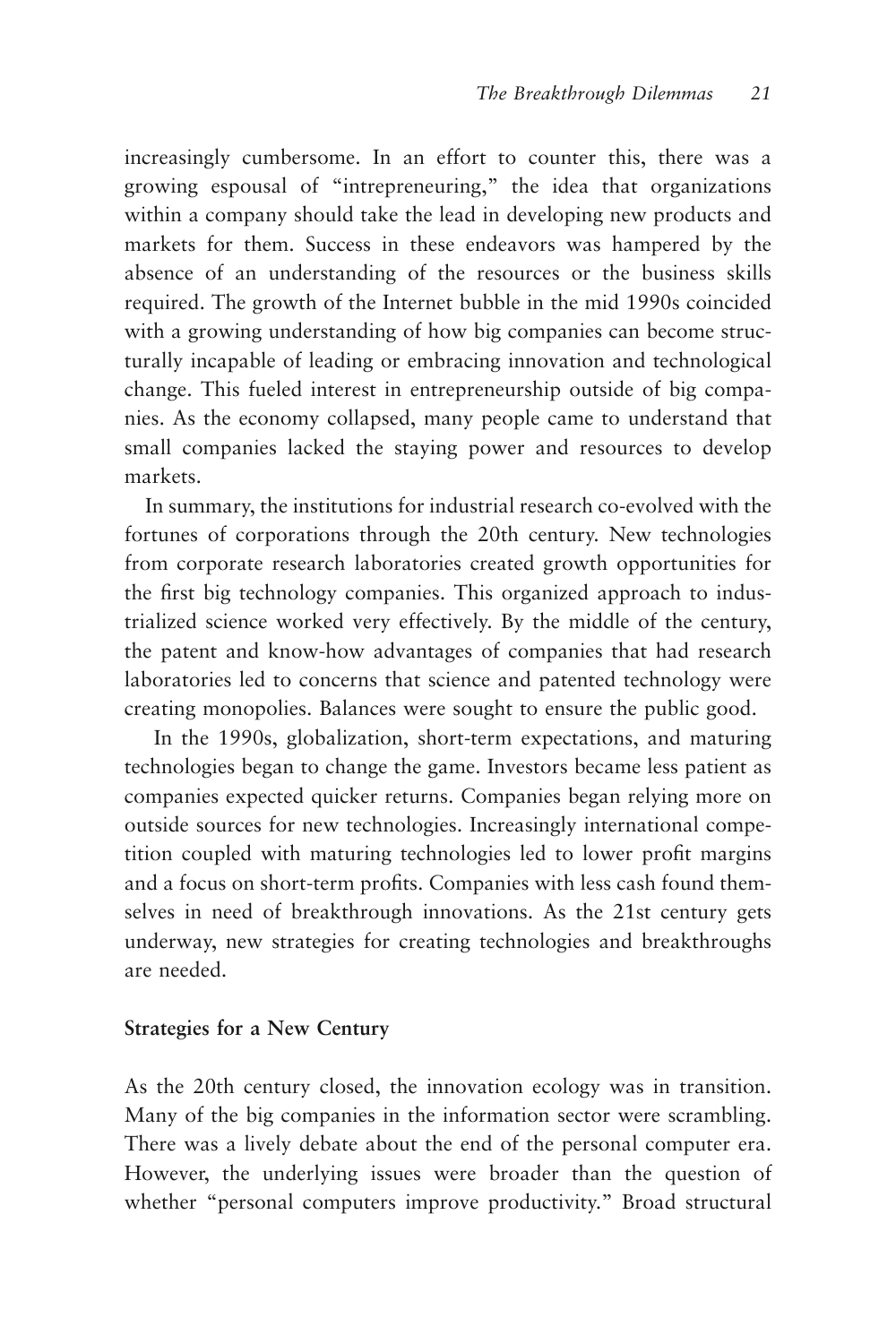changes were taking place in all businesses based on semiconductors, modular manufacturing, and computation, including the computer business, the consumer electronics business, the video game business, and the business of telephone systems. Companies in all these business were going through the same kinds of transitions.

How will innovation fare in the new century? How will it fare across industry sectors, not just in the information sector? How will it be affected by increased globalization and the restructuring of industries? Will the effects of the breakthrough dilemmas leave us unprepared for the challenges and surprises that lie ahead?

Some properties of innovation and the innovation ecology will continue as they are now. Universities will continue to carry out basic research, funded by government and private grants. Government agencies will try to balance competing social needs, and will be challenged to provide stable funding for long-term projects. Venture capitalists will still fund startups and provide seed funding.<sup>32</sup> There will still be a gap between what basic research creates and what venture capitalists or product organizations need. We will still need breakthroughs.

## **Radical Research**

To understand how innovation is changing, let us focus on the breakthrough zone and on what it can tell us about invention and innovation. The dominant pattern of innovation suggested by the S-curve in figure 1.2 begins with basic research to create new knowledge, which is followed by applied research to create new technologies and then by product development. A deeper look at examples of breakthrough research, however, shows that the middle part of this curve—the part represented by the breakthrough zone—is often characterized by an approach to research that is different from either applied or basic research.

If basic research had a slogan, it might be "Follow your curiosity wherever it leads you." Basic research is about creating new knowledge. It is guided largely by a sense of where nature's secrets will yield to scientific investigation.

If applied research had a slogan, it might be "Focus on the important problem. Don't get distracted by your curiosity." Applied research is about using what is known to solve problems. It is guided by a sponsor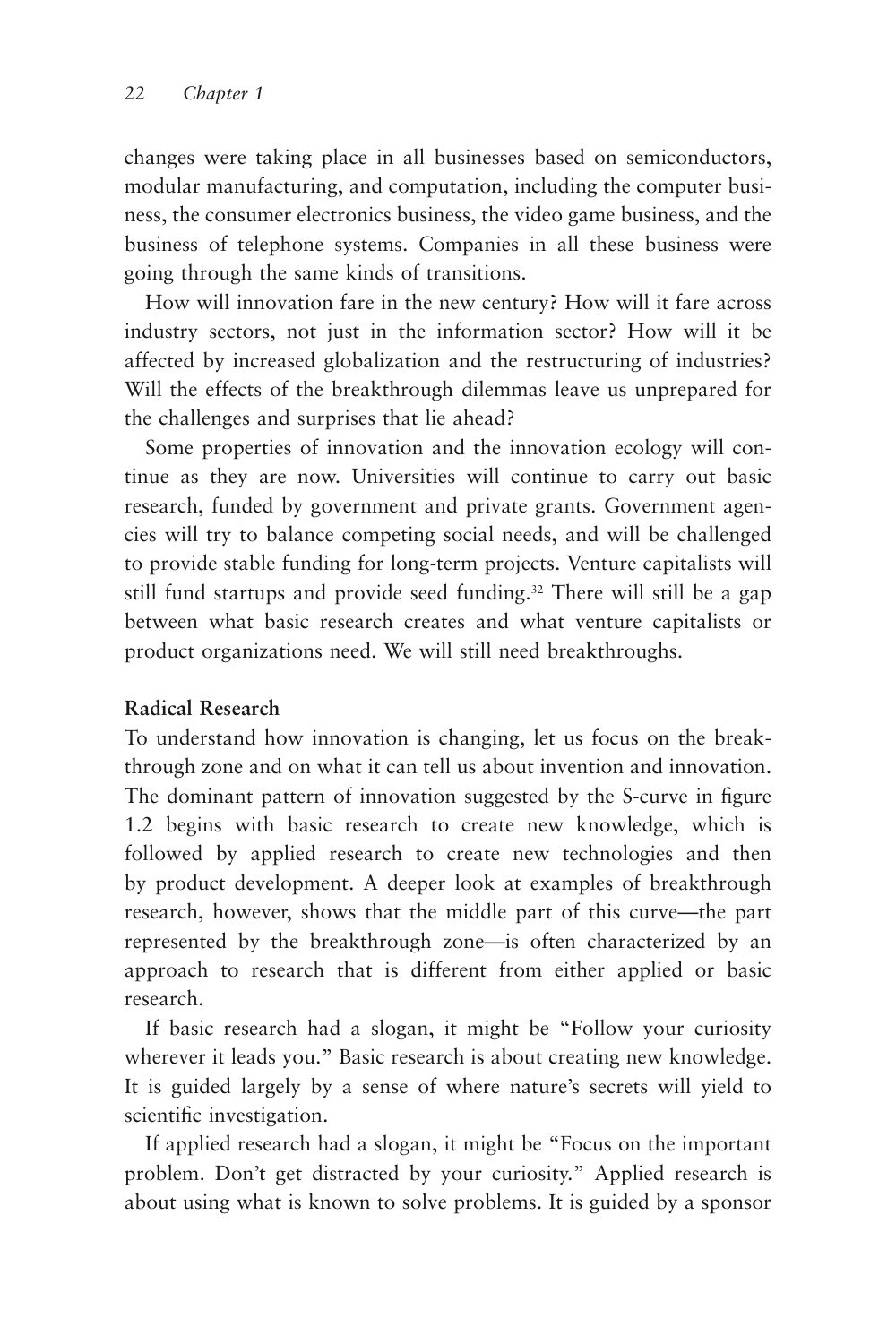or client's sense of what problems are important. In its pure form, applied research does not take time out to investigate interesting "diversions."

Some of the most productive research done in the last century was neither basic research nor applied research. This alternative form of research—*radical research* or "following a problem to its root<sup>33"</sup>—can be a fast track to breakthroughs. It starts out like applied research when a researcher or a small team begins working on an important problem. An essential part of the approach is that the problem be important. The importance does more than ensure that the effort of finding a solution won't be wasted; it also motivates and guides the researchers.

If radical research had a slogan, it would be "Focus on an important problem, and follow that problem to its root." Radical research is guided by the problem and by the obstacles that arise.

In applied research, if there is an obstacle, the group tries to get around it. If stuck at an obstacle, the researchers look for a quick fix or give up. Applied research does not "waste time" trying to understand why something works or doesn't. In radical research, however, obstacles focus the research. Typically, a multi-disciplinary team is deployed to find perspectives on the obstacle. As the exploration deepens, more disciplines may be brought in as needed. This part of the research is like basic research, in that the energy is focused to create new knowledge.

Radical research can be strikingly efficient. Single-discipline projects judge which problems that they can tackle through the perspectives of one field. For example, someone specializing in optics would not plan a project to cure cancer. In contrast, radical research can tackle problems that don't fit neatly into a single discipline. Discoveries and insights along this journey often happen at the edges of disciplines or in what John Seely Brown calls the white space between disciplines. Following a difficult problem to its root often yields solutions that had eluded people before—that is, breakthroughs.

## **Open Invention and Open Innovation**

Two questions are at the core of radical research: "What is needed?" and "What is possible?" Much of this book is about the interplay or dance between these questions.

To put it succinctly, radical research creates breakthroughs because of its efficiency in the collision and interplay between the two questions.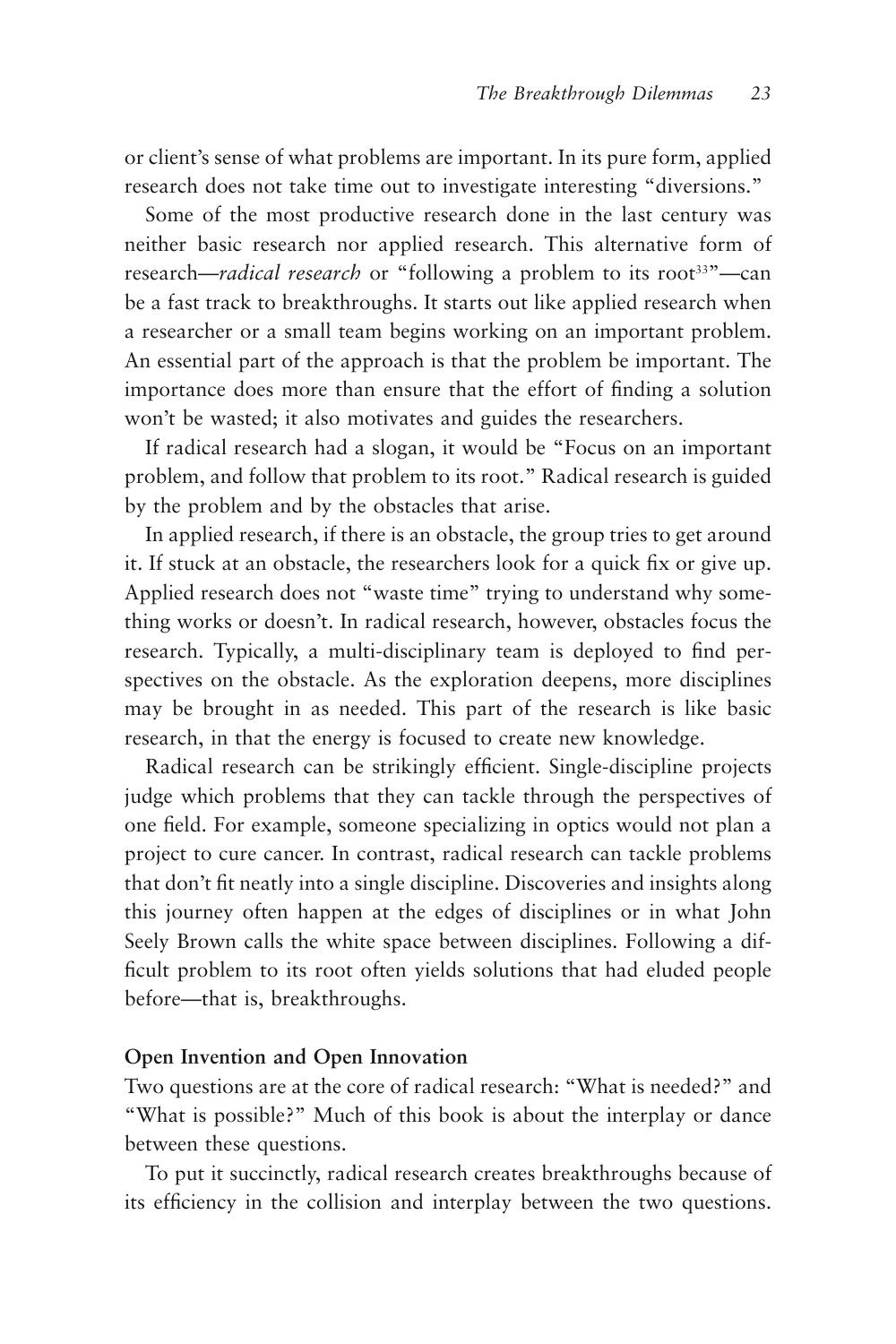Broadly construed, product development is mainly concerned with "What is needed?" Its attention is driven to this question by its focus on addressing particular needs and solving particular problems. It pays little attention to "What is possible?" In contrast, basic research is mainly concerned with "What is possible?" Its attention is driven to this question by virtue of following curiosity and the quest for new knowledge.

There is a gap between the two questions. The results created by basic research ("What is possible?") are not ready for use in product development ("What is needed?"). Similarly, the insights gained by people trafficking in customer needs and emerging markets are not often considered by people in research. Much of the challenge in managing innovation and creating breakthroughs is about that gap. Radical research bridges the gap. It has all the sparking and zapping efficiency of a short circuit that puts both of the questions on the table at the same time.

Federal granting agencies and universities focus on the "What is possible?" side of things as they try to discover new knowledge. Growing companies and venture capitalists focus on the "What is needed?" side of things as they try to develop or discover markets. Corporate research is in the middle. That's why it is most often the home for radical research. However, when the economy is in structural turmoil it is more difficult to sustain a level of funding for bridging the breakthrough zone. Without stable funding, the breakthrough zone turns into "the innovation gap." Science and society's needs can not connect very well.

The challenge for the innovation ecology is to find stable ways to keep the breakthrough zone vibrant and productive. This productivity depends on invention (creating prototypes of new things) and on innovation (taking prototypes all the way to product, and developing new markets).

Looking at several case studies, Henry Chesbrough<sup>34</sup> suggests that efficient strategies for innovation essentially create more efficient markets for technology.35 Increasingly, companies cannot create all the technologies that they will need. They need strategies for acquiring some technologies from other companies. They also need strategies for marketing their own technologies to other companies. Chesbrough characterizes these kinds of strategies under the rubric of "open innovation." He advocates open business practices for promoting and acquiring innovations.